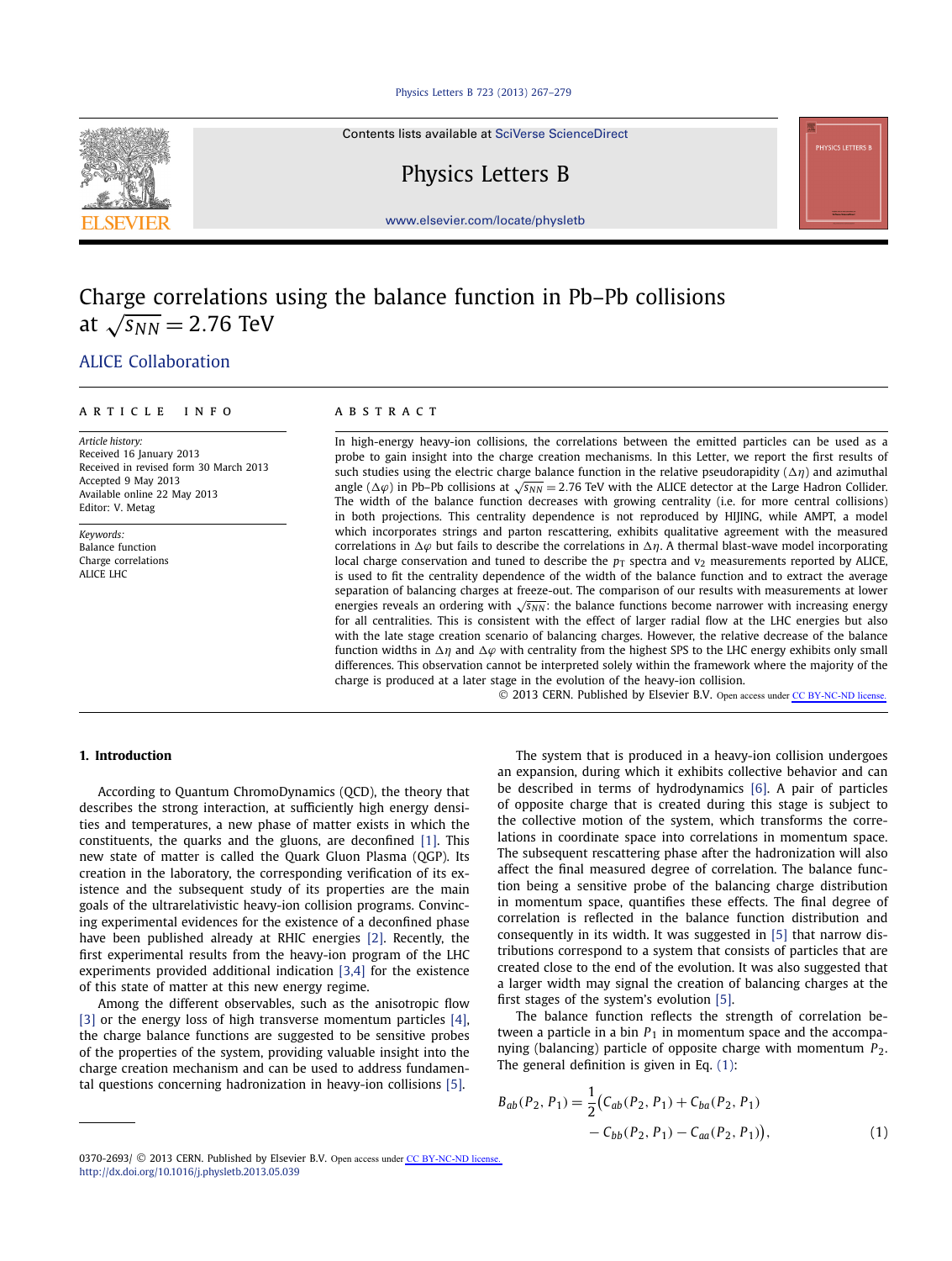<span id="page-1-0"></span>where  $C_{ab}(P_2, P_1) = N_{ab}(P_2, P_1)/N_b(P_1)$  is the distribution of pairs of particles, of type  $a$  and  $b$ , with momenta  $P_2$  and  $P_1$ , respectively, normalized to the number of particles *b*. Particles *a* and *b* could come from different particle species (e.g.  $\pi^+$ – $\pi^-$ , K+–K−, p–p). In this Letter, *a* refers to all positive and *b* to all negative particles. This analysis is performed for both particles in the pseudorapidity intervals  $|\eta|$  < 0.8. We assume that the balance function is invariant over pseudorapidity in this region, and report the results in terms of the relative pseudorapidity  $\Delta \eta = \eta_b - \eta_a$ and the relative azimuthal angle  $\Delta \varphi = \varphi_b - \varphi_a$ , by averaging the balance function over the position of one of the particles (similar equation is used for  $B(\Delta \varphi)$ :

$$
B_{+-}(\Delta \eta) = \frac{1}{2} (C_{+-}(\Delta \eta) + C_{-+}(\Delta \eta) - C_{--}(\Delta \eta) - C_{++}(\Delta \eta)).
$$
\n(2)

Each term of Eq. (2), is corrected for detector and tracking inefficiencies as well as for acceptance effects and can be written as  $C_{ab} = (N_{ab}/N_b)/f_{ab}$ . The factors  $f_{ab}$  (where in the case of charged particles, *a* and *b* correspond to the charge i.e.  $f_{+-}$ ,  $f_{-+}$ ,  $f_{++}$ and *f*−−) represent the probability that given a particle *a* is reconstructed, a second particle emitted at a relative pseudorapidity or azimuthal angle ( $\Delta \eta$  or  $\Delta \varphi$ , respectively), would also be detected. These terms are defined as the product of the single particle track- $\log$  efficiency  $\varepsilon(\eta, \varphi, p_{\text{T}})$  and the acceptance term  $\alpha(\Delta \eta, \Delta \varphi)$ . The way they are extracted in this analysis with a data driven method is described in one of the following sections.

For a neutral system, every charge has an opposite balancing partner and the balance function would integrate to unity. However, this normalization does not hold if not all charged particles are included in the calculation due to specific momentum range or particle type selection.

The width of the balance function distribution can be used to quantify how tightly the balancing charges are correlated. It can be characterized by the average  $\langle \Delta \eta \rangle$  or  $\langle \Delta \varphi \rangle$  in case of studies in pseudorapidity or the azimuthal angle, respectively. The mathematical expression for the case of correlations in pseudorapidity is given in Eq. (3) (similar for  $\langle \Delta \varphi \rangle$ ),

$$
\langle \Delta \eta \rangle = \sum_{i=1}^{k} \left[ B_{+-} (\Delta \eta_i) \cdot \Delta \eta_i \right] / \sum_{i=1}^{k} B_{+-} (\Delta \eta_i), \tag{3}
$$

where  $B_{+-}(\Delta \eta_i)$  is the balance function value for each bin  $\Delta \eta_i$ , with the sum running over all bins *k*.

Experimentally, the balance function for non-identified particles was studied by the STAR Collaboration in Au–Au collisions at  $\sqrt{s_{NN}}$  = 130 GeV [\[7\],](#page-7-0) followed by the NA49 experiment in Pb–Pb collisions at the highest SPS energy [\[8\].](#page-7-0) Both experiments reported the narrowing of the balance function in  $\Delta \eta$  in more central compared to peripheral collisions. The results were qualitatively in agreement with theoretical expectations for a system with a long-lived QGP phase and exhibiting delayed hadronization. These results triggered an intense theoretical investigation of their interpretation [\[9–15\].](#page-7-0) In [\[9\],](#page-7-0) it was suggested that the balance function could be distorted by the excess of positive charges due to the protons of the incoming beams (unbalanced charges). This effect is expected to be reduced at higher collision energy, leaving a system at mid-rapidity that is net-baryon free. Also in [\[9\],](#page-7-0) it was proposed to perform balance function studies in terms of the relative invariant momentum of the particle pair, to eliminate the sensitivity to collective flow. In  $[10]$ , it was shown that purely hadronic models predict a modest broadening of the balance function for central heavy-ion collisions, contrary to the experimentally measured narrowing. It was also shown that thermal models were in agreement with the (at that time) published data, concluding that charge conservation is local at freeze-out, consistent with the delayed charged-creation scenario [\[10\].](#page-7-0) Similar agreement with the STAR data was reported in [\[11\],](#page-7-0) where a thermal model that included resonances was used. In [\[12\],](#page-7-0) the author showed that the balance function, when measured in terms of the relative azimuthal angle of the pair, is a sensitive probe of the system's collective motion and in particular of its radial flow. In [\[13\],](#page-7-0) it was suggested that radial flow is also the driving force of the narrowing of the balance function in pseudorapidity, with its width being inversely proportional to the transverse mass,  $m_T = \sqrt{m^2 + p_T^2}$ . In parallel in [\[14,15\],](#page-7-0) the authors attributed the narrowing of the balance function for more central collisions to short range correlations in the QGP at freeze-out.

Recently, the STAR Collaboration extended their balance function studies in Au–Au collisions at  $\sqrt{s_{NN}} = 200$  GeV [\[16\],](#page-7-0) confirming the strong centrality dependence of the width in  $\Delta \eta$  but also revealing a similar dependence in  $\Delta\varphi$ , the latter being mainly attributed to radial flow. Finally, in [\[17\]](#page-7-0) the authors fitted the experimentally measured balance function at the top RHIC energies with a blast-wave parameterization and argued that in  $\Delta \varphi$  the results could be explained by larger radial flow in more central collisions. However the results in  $\Delta \eta$  could only be reproduced when considering the separation of charges at freeze-out implemented in the model. They also stressed the importance of performing a multi-dimensional analysis. In particular, they presented how the balance function measured with respect to the orientation of the reaction plane (i.e. the plane of symmetry of a collision defined by the impact parameter vector and the beam direction) could probe potentially one of the largest sources of background in studies related to parity violating effects in heavy-ion collisions [\[18\].](#page-7-0)

In this Letter we report the first results of the balance function measurements in Pb–Pb collisions at  $\sqrt{s_{NN}} = 2.76$  TeV with the ALICE detector [\[19,20\].](#page-7-0) The Letter is organized as follows: Section 2 briefly describes the experimental setup, while details about the data analysis are presented in Section [3.](#page-2-0) In Section [4](#page-2-0) we discuss the main results followed by a detailed comparison with different models in Section [5.](#page-3-0) In the same section we present the energy dependence of the balance function. We conclude with the summary and a short outlook.

#### **2. Experimental setup**

ALICE [\[20\]](#page-7-0) is the dedicated heavy-ion detector at the LHC, designed to cope with the high charged-particle densities measured in central Pb–Pb collisions [\[21\].](#page-7-0) The experiment consists of a large number of detector subsystems inside a solenoidal magnet (0.5 T). The central tracking systems of ALICE provide full azimuthal coverage within a pseudorapidity window |*η*| *<* <sup>0</sup>*.*9. They are also optimized to provide good momentum resolution ( $\approx$  1% at  $p_T < 1$  GeV/*c*) and particle identification (PID) over a broad momentum range, the latter being important for the future, particle type dependent balance function studies.

For this analysis, the charged particles were reconstructed using the *Time Projection Chamber* (TPC) [\[22\],](#page-7-0) which is the main tracking detector of the central barrel. In addition, a complementary analysis relying on the combined tracking of the TPC and the *Inner Tracking System* (ITS) was performed. The ITS consists of six layers of silicon detectors employing three different technologies. The two innermost layers are *Silicon Pixel Detectors* (SPD), followed by two layers of *Silicon Drift Detectors* (SDD). Finally the two outermost layers are double-sided *Silicon Strip Detectors* (SSD).

The position of the primary interaction was determined by the TPC and by the SPD, depending on the tracking mode used. A set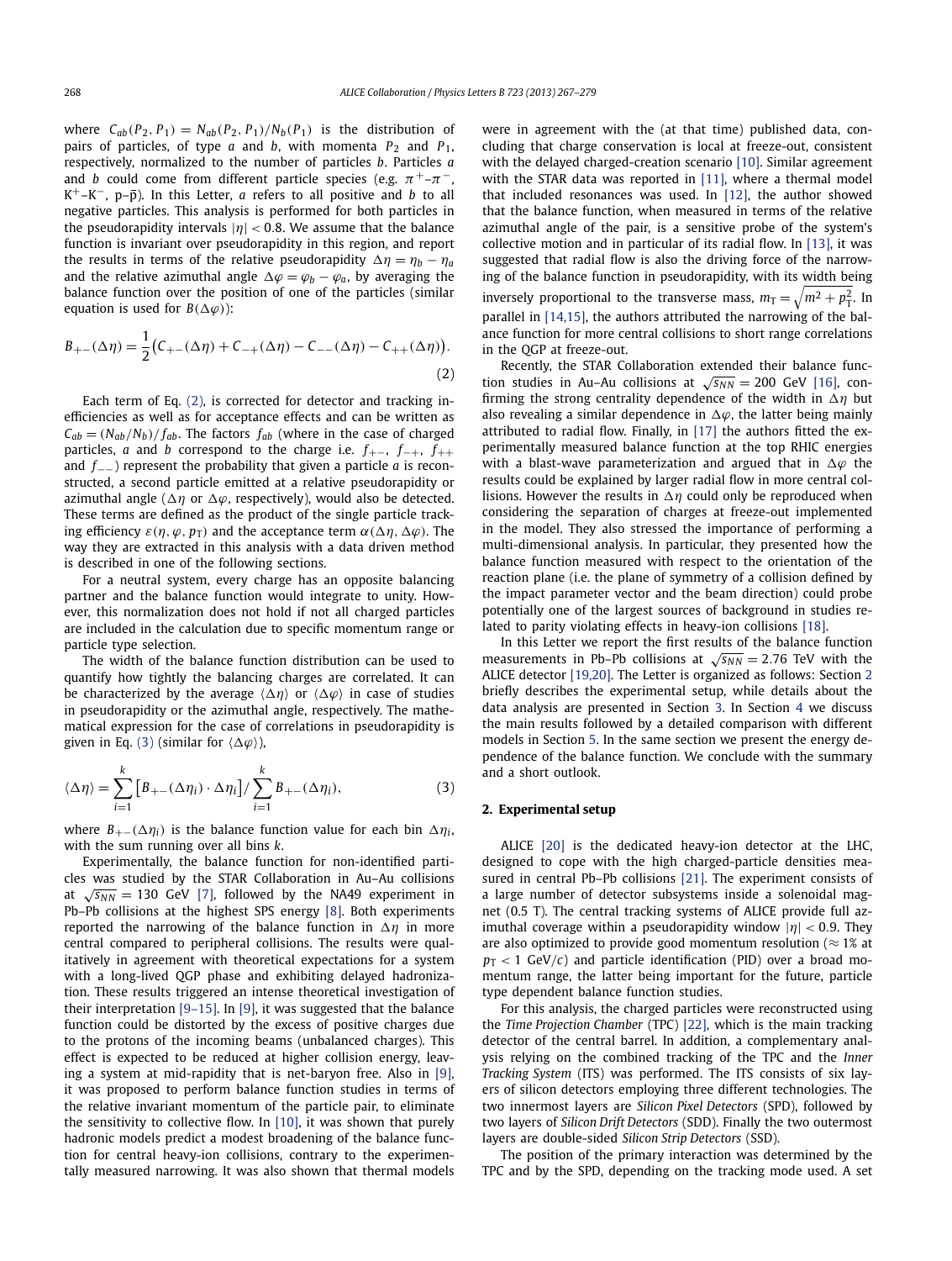<span id="page-2-0"></span>of forward detectors, namely the VZERO scintillator arrays, were used in the trigger logic and also for the centrality determination [\[23\].](#page-7-0) The VZERO detector consists of two arrays of scintillator counters, the VZERO-A and the VZERO-C, positioned on each side of the interaction point. They cover the pseudorapidity ranges of <sup>2</sup>*.*<sup>8</sup> *< η <* <sup>5</sup>*.*1 and −3*.*<sup>7</sup> *< η <* −1*.*7 for VZERO-A and VZERO-C, respectively.

For more details on the ALICE experimental setup, see [\[20\].](#page-7-0)

#### **3. Data analysis**

Approximately  $15 \times 10^6$  Pb–Pb events, recorded during the first LHC heavy-ion run in 2010 at  $\sqrt{s_{NN}}$  = 2.76 TeV, were analyzed. A minimum bias trigger was used, requiring two pixel chips hit in the SPD in coincidence with a signal in the VZERO-A and VZERO-C detectors. Measurements were also made with the requirement changed to a coincidence between signals from the two sides of the VZERO detectors. An offline event selection was also applied in order to reduce the contamination from background events, such as electromagnetic and beam–gas interactions. All events were required to have a reconstructed vertex position along the beam axis  $(V_z)$  with  $|V_z|$  < 10 cm from the nominal interaction point.

The data were sorted according to centrality classes, reflecting the geometry of the collision (i.e. impact parameter), which span 0–80% of the inelastic cross section. The 0–5% bin corresponds to the most central (i.e. small impact parameter) and the 70–80% class to the most peripheral (i.e. large impact parameter) collisions. The centrality of the collision was estimated using the charged particle multiplicity distribution and the distribution of signals from the VZERO scintillator detectors. Fitting these distributions with a Glauber model [\[24\],](#page-7-0) the centrality classes are mapped to the corresponding mean number of participating nucleons  $\langle N_{\text{part}}\rangle$  [\[25\].](#page-7-0) Different centrality estimators (i.e. TPC tracks, SPD clusters) were used to investigate the systematic uncertainties. Further details on the centrality determination can be found in [\[23\].](#page-7-0)

To select charged particles with high efficiency and to minimize the contribution from background tracks (i.e. secondary particles originating either from weak decays or from the interaction of particles with the material), all selected tracks were required to have at least 70 reconstructed space points out of the maximum of 159 possible in the TPC. The  $\langle \chi^2 \rangle$  per degree of freedom the momentum fit was required to be below 2. To further reduce the contamination from background tracks, a cut on the distance of closest approach between the tracks and the primary vertex (*dca*) was applied  $(dca_{xy}/d_{xy})^2 + (dca_z/d_z)^2 < 1$  with  $d_{xy} = 2.4$  cm and  $d<sub>z</sub> = 3.2$  cm. In the parallel analysis, with the combined tracking of the TPC and the ITS, the values of  $d_{xy} = 0.3$  cm and  $d<sub>z</sub> = 0.3$  cm were used, profiting from the better *dca* resolution that the ITS provides. Finally, we report the results for the region of  $|\eta| < 0.8$  and  $0.3 < p_T < 1.5$  GeV/c. The  $p_T$  range is chosen to ensure a high tracking efficiency (lower cut) and a minimum contribution from (mini-)jet correlations (upper cut).

#### **4. Results**

As discussed in the introduction, the correction factors *f*+−, *f*−+, *f*++, and *f*−− are needed to eliminate the dependence of the balance function on the detector acceptance and tracking inefficiencies. The tracking efficiency is extracted from a detailed Monte Carlo simulation of the ALICE detector based on GEANT3 [\[26\].](#page-7-0) It depends on the particle's transverse momentum, rising steeply from 0*.*2 up to 0*.*5 GeV*/c*, where it reaches the saturation value of 85%. The acceptance part of the correction factors,  $\alpha(\Delta \eta, \Delta \varphi)$ , is extracted from mixed events. The mixed events are generated by taking all two-particle non-same-event combinations for a collec-



**Fig. 1.** (Color online.) The correction factor  $f_{+-}(\Delta \eta, \Delta \varphi)$  for the 5% most central Pb–Pb collisions, extracted from the single particle tracking efficiencies  $ε(η, φ, p<sub>T</sub>)$ and the acceptance terms  $\alpha(\Delta \eta, \Delta \varphi)$  (see text for details).

tion of a few  $(\approx 5)$  events with similar values of the *z* position of the reconstructed vertex ( $|\Delta V_z|$  < 5 cm). In addition, the events used for the event mixing belonged to the same centrality class and had multiplicities that did not differ by more than 1–2%, depending on the centrality. Fig. 1 presents the correction factor for the distribution of pairs of particles with opposite charge as a function of the relative pseudorapidity and azimuthal angle differences for the 5% most central Pb–Pb collisions. The maximum value is observed for  $\Delta \eta = 0$  and is equal to the *p*<sub>T</sub>-integrated single particle efficiency. The distribution decreases to  $\approx$  0 near the edge of the acceptance i.e.  $|\Delta \eta| \approx 1.6$ . This reduction reflects the decrease of the probability of detecting both balancing charges as the relative pseudorapidity difference increases. The correction factor is constant as a function of  $\Delta \varphi$ .

The measured balance function is averaged over positive and negative values of  $\Delta \eta$  ( $\Delta \varphi$ ) and reported only for positive values. The integrals of the balance function over the reported region are close to 0.5, reflecting the fact that most of the balancing charges are distributed in the measured region.

[Fig. 2](#page-3-0) presents the balance functions as a function of the relative pseudorapidity  $\Delta \eta$  for three different centrality classes: the 0–5% (most central), the 30–40% (mid-central) and the 70–80% (most peripheral) centrality bins. It is seen that the balance function, in full circles, gets narrower for more central collisions. [Fig. 2](#page-3-0) presents also the balance functions for mixed events, not corrected for detector effects, represented by the open squares. These balance functions, fluctuate around zero as expected for a totally uncorrelated sample where the charge is not conserved.

[Fig. 3](#page-3-0) presents the balance functions as a function of the relative azimuthal angle for the same centrality classes as in [Fig. 2.](#page-3-0) The balance functions calculated using mixed events and not corrected for the tracking efficiency exhibit a distinct modulation originating from the 18 sectors of the TPC. This modulation is more pronounced for more central collisions, since the charge dependent acceptance differences scale with multiplicity. The efficiencycorrected balance functions, represented by the full markers, indicate that these detector effects are successfully removed. Narrowing of the balance function in more central events has been also observed in this representation. A decrease of the balance function at small  $\Delta\varphi$  (i.e. for  $\Delta\varphi \leqslant 10^{\circ}$ ) can be observed for the mid-central and peripheral collisions. This can be attributed to short-range correlations between pairs of same and opposite charge, such as HBT and Coulomb effects [\[17\].](#page-7-0)

In both [Figs. 2 and 3](#page-3-0) as well as in the next figures, the error bar of each point corresponds to the statistical uncertainty (typically the size of the marker). The systematic uncertainty is represented by the shaded band around each point. The origin and the value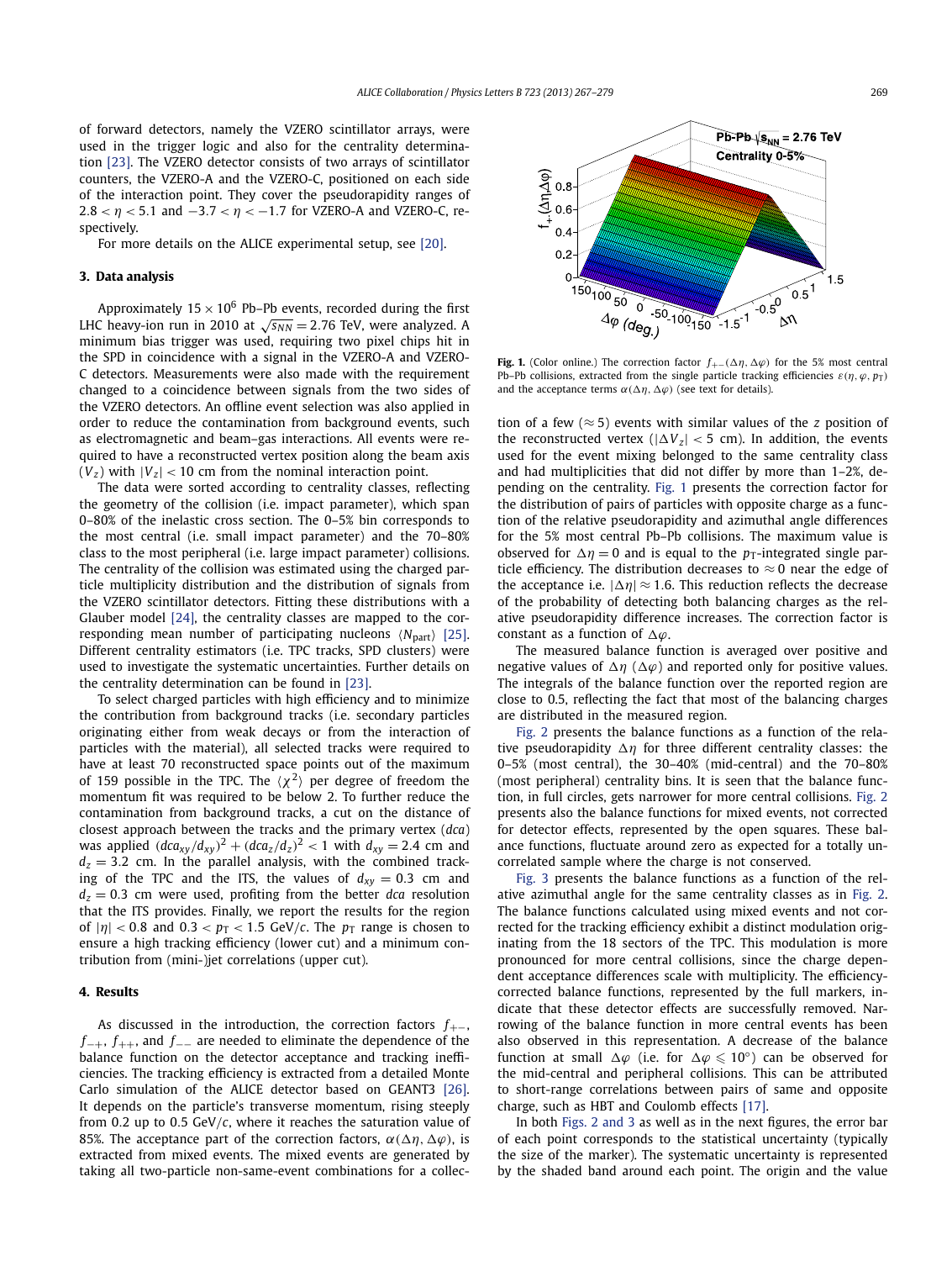<span id="page-3-0"></span>

**Fig. 2.** (Color online.) Balance function as a function of  $\Delta \eta$  for different centrality classes: 0–5% (a), 30–40% (b) and 70–80% (c). Mixed events results, not corrected for the detector effects, are shown by open squares. See text for details.



**Fig. 3.** (Color online.) Balance function as a function of  $\Delta\varphi$  for different centrality classes: 0-5% (a), 30–40% (b) and 70–80% (c). Mixed events results, not corrected for the detector effects, are shown by open squares. See text for details.

of the assigned systematic uncertainty on the width of the balance function, calculated for each centrality and for both  $\Delta \eta$  and  $\Delta \varphi$ , will be discussed in the next paragraph.

The data sample was analyzed separately for two magnetic field configurations. The two data samples had comparable statistics. The maximum value of the systematic uncertainty, defined as half of the difference between the balance functions in these two cases, is found to be less than 1.3% over all centralities. In addition, we estimated the contribution to the systematic uncertainty originating from the centrality selection, by determining the centrality not only with the VZERO detector but alternatively using the multiplicity of the TPC tracks or the number of clusters of the second SPD layer. This resulted in an additional maximum contribution to the estimated systematic uncertainty of 0.8% over all centralities. Furthermore, we investigated the influence of the ranges of the cuts in parameters such as the position of the primary vertex in the *z* coordinate ( $|V_z|$  < 6–12 cm), the *dca* ( $d_{xy}$  < 1.8–2.4 cm and  $d_z < 2.6$ –3.2 cm), and the number of required TPC clusters (*Nclusters(*TPC*) >* 60–90). This was done by varying the relevant ranges, one at a time, and again assigning half of the difference between the lower and higher value of the width to the systematic uncertainty. The maximum contribution from these sources was estimated to be 1.3%, 1.1% and 1.3% for the three parameters, respectively. We also studied the influence of the different tracking modes used by repeating the analysis using tracks reconstructed by the combination of the TPC and the ITS (global tracking). The resulting maximum contribution to the systematic uncertainty of the width from this source is 1.1%, again over all centralities. Finally, the applied acceptance corrections result in large fluctuations of the balance function points for some centralities towards the edge of the acceptance (i.e. large values of  $\Delta \eta$ ), which originates from the division of two small numbers. To account for this, we average over several bins at these high values of  $\Delta \eta$  to extract the weighted average. This procedure results in an uncertainty that has a maximum value of 5% over all centralities. All these contributions are summarized in [Table 1.](#page-4-0) The final systematic uncertainty for each centrality bin was calculated by adding all the different sources in quadrature. The resulting values for the 0–5%, 30–40% and 70–80% centrality bins were estimated to be 2.5%, 3.0% and 3.6%, respectively, in  $\langle \Delta \eta \rangle$  (1.9%, 1.2% and 2.4%, respectively, in  $\langle \Delta \varphi \rangle$ ).

#### **5. Discussion**

#### *5.1. Centrality dependence*

The width of the balance function (Eq. [\(3\)\)](#page-1-0) as a function of the centrality percentile is presented in [Fig. 4.](#page-4-0) Central (peripheral)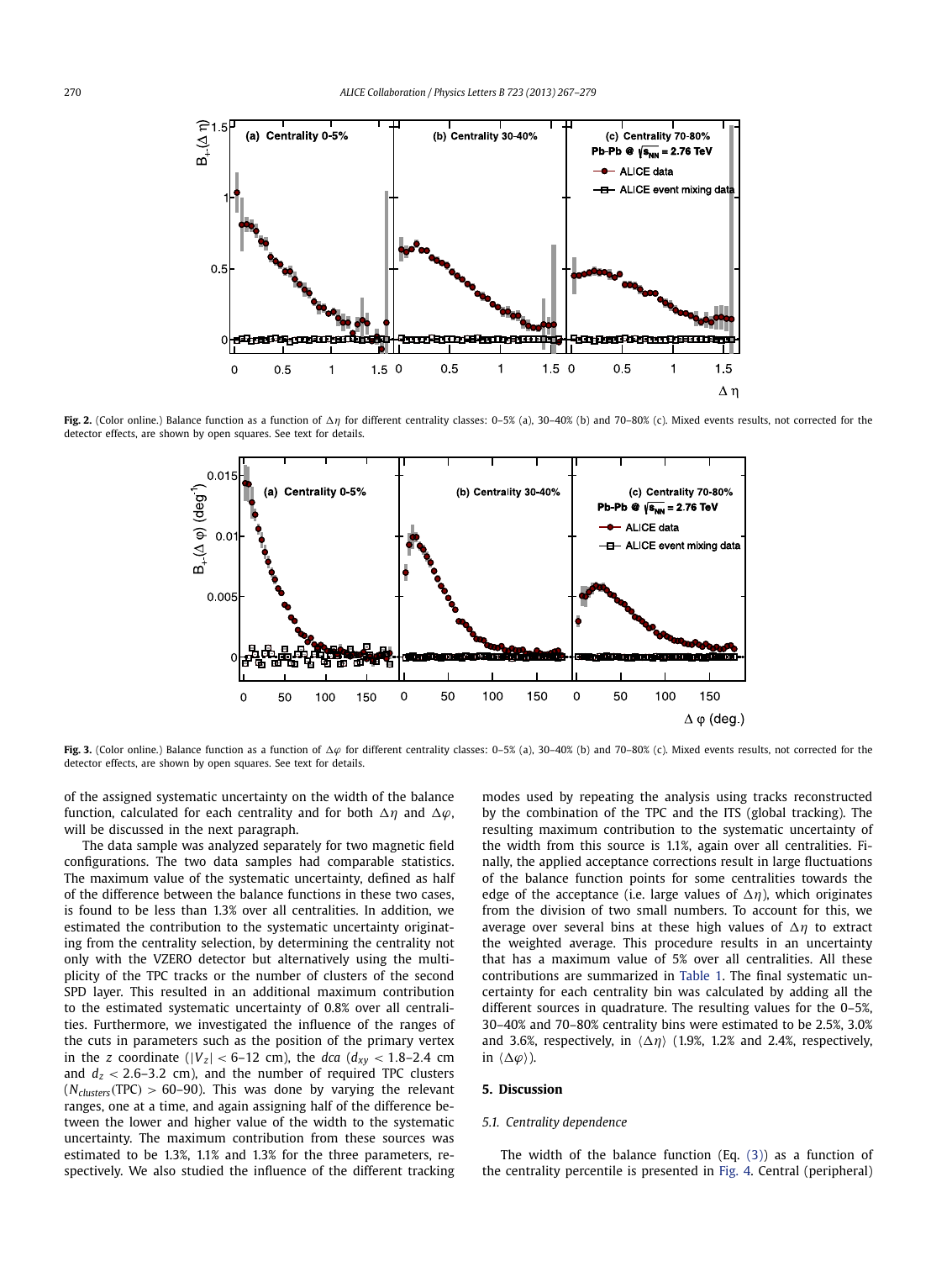#### <span id="page-4-0"></span>**Table 1**

The maximum value of the systematic uncertainties on the width of the balance function over all centralities for each of the sources studied.

| Systematic uncertainty |                                      |             |
|------------------------|--------------------------------------|-------------|
| Category               | Source                               | Value (max) |
| Magnetic field         | $(++)/(--)$                          | 1.3%        |
| Centrality estimator   | VZERO, TPC, SPD                      | 0.8%        |
| Cut variation          | dca                                  | 1.3%        |
|                        | $N_{clusters}$ (TPC)                 | 1.1%        |
|                        | $\Delta V_{\tau}$                    | 1.3%        |
| Tracking               | TPC. Global                          | 1.1%        |
| <b>Binning</b>         | Extrapolation to large $\Delta \eta$ | 5.0%        |



**Fig. 4.** (Color online.) The centrality dependence of the width of the balance function  $\langle \Delta \eta \rangle$  and  $\langle \Delta \varphi \rangle$ , for the correlations studied in terms of the relative pseudorapidity (a) and the relative azimuthal angle (b), respectively. The data points are compared to the predictions from HIJING [\[27\],](#page-7-0) and AMPT [\[28\].](#page-7-0)

collisions correspond to small (large) centrality percentile. The width is calculated in the entire interval where the balance function was measured (i.e.  $0.0 < \Delta \eta < 1.6$  and  $0^\circ < \Delta \varphi < 180^\circ$ ). Both results in terms of correlations in the relative pseudorapidity  $(\langle \Delta \eta \rangle$ -upper panel, Fig. 4(a) and the relative azimuthal angle  $(\langle \Delta \varphi \rangle$ -lower panel, Fig. 4(b) are shown. The experimental data points, represented by the full red circles, exhibit a strong centrality dependence: more central collisions correspond to narrower distributions (i.e. moving from right to left along the *x*-axis) for both  $\Delta \eta$  and  $\Delta \varphi$ . Our results are compared to different model predictions, such as HIJING [\[27\]](#page-7-0) and different versions of a multiphase transport model (AMPT) [\[28\].](#page-7-0) The error bars in the results from these models represent the statistical uncertainties.

The points from the analysis of HIJING Pb–Pb events at  $\sqrt{s_{NN}}$  = 2*.*76 TeV, represented by the blue triangles, show little centrality dependence in both projections. The slightly narrower balance functions for central collisions might be related to the fact that HIJING is not just a simple superposition of single pp collisions; jet-like effects as well as increased resonance yields in central collisions could be reflected as additional correlations. The balance function widths generated by HIJING are much larger than those measured in the data, consistent with the fact that the model lacks collective flow.

In addition, we compare our data points to the results from the analysis of events from three different versions of AMPT in Fig. 4. The AMPT model consists of two different configurations: the *default* and the *string melting*. Both are based on HIJING to describe the initial conditions. The partonic evolution is described by the Zhang's parton cascade (ZPC) [\[29\].](#page-7-0) In the *default* AMPT model, partons are recombined with their parent strings when they stop interacting, and the resulting strings are converted to hadrons using the Lund string fragmentation model. In the *string melting* configuration a quark coalescence model is used instead to combine partons into hadrons. The final part of the whole process, common between the two configurations, consists of the hadronic rescattering which also includes the decay of resonances.

The filled green squares represent the results of the analysis of the *string melting* AMPT events with parameters tuned [\[30\]](#page-7-0) to reproduce the measured elliptic flow  $(v_2)$  values of non-identified particles at the LHC [\[3\].](#page-7-0) The width of the balance functions when studied in terms of the relative pseudorapidity exhibit little centrality dependence despite the fact that the produced system ex-hibits significant collective behavior [\[30\].](#page-7-0) However, the width of the balance function in  $\Delta\varphi$  is in qualitative agreement with the centrality dependence of the experimental points. This is consistent with the expectation that the balance function when studied as a function of  $\Delta\varphi$  can be used as a measure of radial flow of the system, as suggested in  $[12,17]$ . We also studied the same AMPT configuration, i.e. the *string melting*, this time switching off the last part where the hadronic rescattering takes place, without altering the decay of resonances. The resulting points, indicated with the orange filled stars in Fig. 4, demonstrate a similar qualitative behavior as in the previous case: no centrality dependence of  $\langle \Delta \eta \rangle$  and a significant decrease of  $\langle \Delta \varphi \rangle$  for central collisions. On a quantitative level though, the widths in both projections are larger than the ones obtained in the case where hadronic rescattering is included. This can be explained by the fact that within this model, a significant part of radial flow of the system is built during this very last stage of the system's evolution. Therefore, the results are consistent with the picture of having the balancing charges more focused under the influence of this collective motion, which is reflected in a narrower balance function distribution. In addition, we analyzed AMPT events produced using the *default* configuration, which results in smaller v*<sup>n</sup>* flow coefficients but harder spectra than the *string melting*. The extracted widths of the balance functions are represented by the open brown squares and exhibit similar behavior as the results from the *string melting* configuration. In particular, the width in  $\Delta \eta$  shows little centrality dependence while the values are in agreement with the ones calculated from the *string melting*. The width in  $\Delta\varphi$  shows similar (within the statistical uncertainties) quantitative centrality dependence as the experimental data points. This latter effect is consistent with the observation of having a system exhibiting larger radial flow with the *default* version.<sup>3</sup>

Finally, we fit the experimentally measured values with a thermal blast-wave model [\[31,32\].](#page-7-0) This model, assumes that the radial expansion velocity is proportional to the distance from the center of the system and takes into account the resonance production and decay. It also incorporates the local charge conservation, by generating ensembles of particles with zero total charge. Each particle of an ensemble is emitted by a fluid element with a common

We recently confirmed that AMPT does not conserve the charge. The influence of this effect to our measurement cannot be easily quantified. However we still consider interesting and worthwhile to point out that this model describes in a qualitative (and to some extent quantitative) way the centrality dependence of  $\langle \Delta \varphi \rangle$ .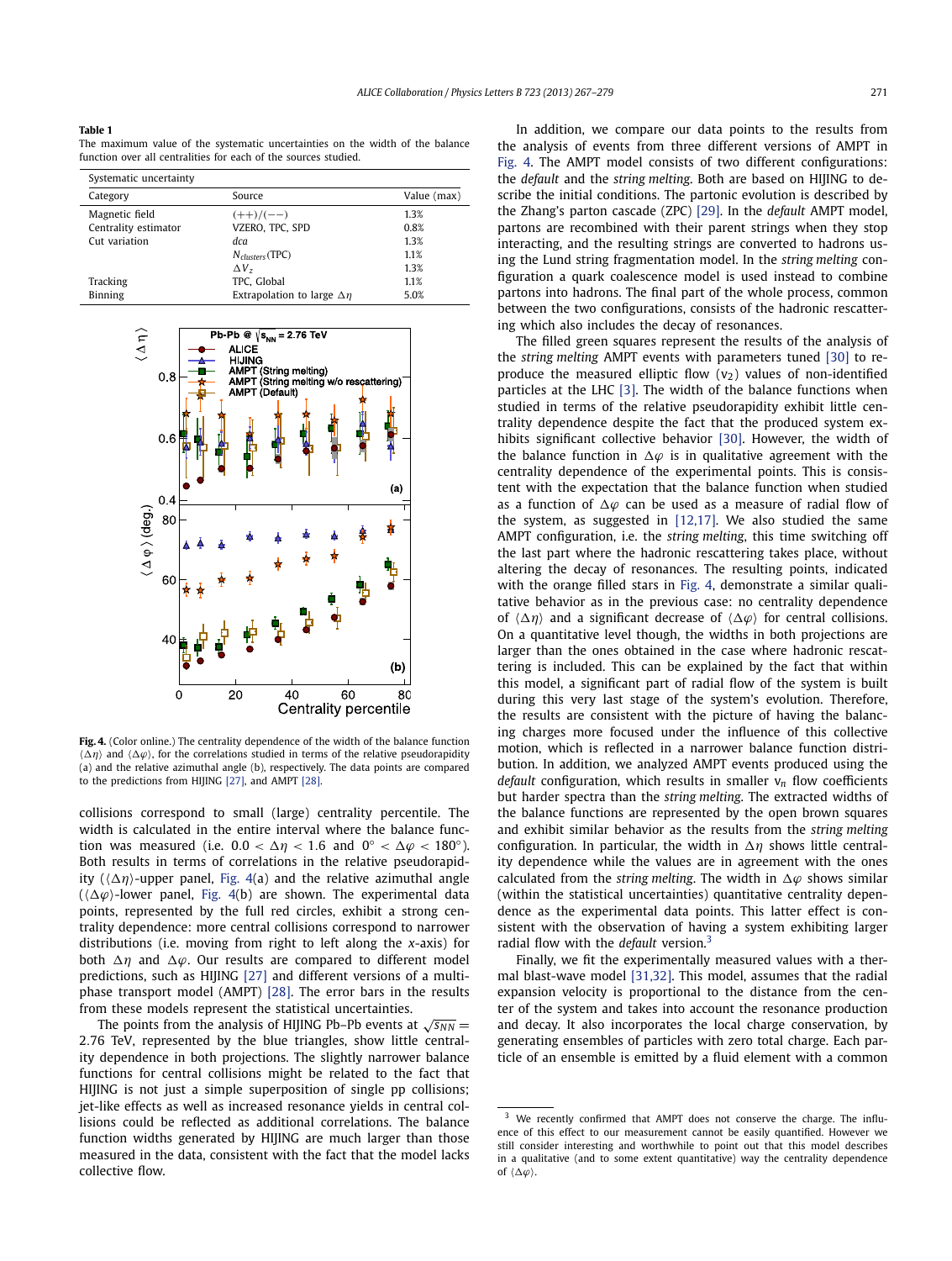#### <span id="page-5-0"></span>**Table 2**

The values of  $\sigma_{\eta}$  and  $\sigma_{\varphi}$  extracted by fitting the centrality dependence of both  $\langle \Delta \eta \rangle$ and  $\langle \Delta \varphi \rangle$  with the blast-wave parameterization of [\[31,32\].](#page-7-0)

| Results from the fit with the blast-wave model |                 |                  |
|------------------------------------------------|-----------------|------------------|
| Centrality                                     | $\sigma_{\eta}$ | $\sigma_\varphi$ |
| $0 - 5%$                                       | $0.28 + 0.05$   | $0.30 + 0.10$    |
| $5 - 10%$                                      | $0.32 + 0.05$   | $0.35 + 0.07$    |
| $10 - 20%$                                     | $0.31 + 0.05$   | $0.36 + 0.08$    |
| 20-30%                                         | $0.36 + 0.03$   | $0.43 + 0.05$    |
| $30 - 40%$                                     | $0.43 + 0.04$   | $0.52 + 0.05$    |
| 40-50%                                         | $0.42 + 0.04$   | $0.54 + 0.06$    |
| $50 - 60%$                                     | $0.44 + 0.07$   | $0.64 + 0.06$    |
| 60-70%                                         | $0.52 + 0.07$   | $0.76 + 0.01$    |



**Fig. 5.** (Color online.) The balance functions for the 5% most central Pb–Pb collisions measured by ALICE as a function of the relative pseudorapidity (a) and the relative azimuthal angle (b). The experimental points are compared to predictions from HIJING [\[27\],](#page-7-0) AMPT [\[28\]](#page-7-0) and from a thermal blast wave [\[31,32\].](#page-7-0)

collective velocity following the single-particle blast-wave parameterization with the additional constraint of being emitted with a separation at kinetic freeze-out from the neighboring particle sampled from a Gaussian with a width denoted as  $\sigma_{\eta}$  and  $\sigma_{\varphi}$  in the pseudorapidity space and the azimuthal angle, respectively. The procedure that we followed started from tuning the input parameters of the model to match the average  $p<sub>T</sub>$  values extracted from the analysis of identified particle spectra [\[35\]](#page-7-0) as well as the  $v_2$ values for non-identified particles reported by ALICE [\[3\].](#page-7-0) We then adjust the widths of the parameters  $\sigma_{\eta}$  and  $\sigma_{\varphi}$  to match the experimentally measured widths of the balance function,  $\langle \Delta \eta \rangle$  and  $\langle \Delta \varphi \rangle$ . The resulting values of  $\sigma_{\eta}$  and  $\sigma_{\varphi}$  are listed in Table 2. We find that  $\sigma_{\eta}$  starts from 0.28  $\pm$  0.05 for the most central Pb–Pb collisions reaching  $0.52 \pm 0.07$  for the most peripheral, while  $\sigma_{\varphi}$  starts from  $0.30 \pm 0.10$  evolving to  $0.76 \pm 0.01$  for the 60–70% centrality bin.

Fig. 5 presents the detailed comparison of the model results with the measured balance functions as a function of  $\Delta \eta$  (a) and *-ϕ* (b) for the 5% most central Pb–Pb collisions. The data points



**Fig. 6.** (Color online.) The centrality dependence of the balance function width  $(Δη)$ (a) and  $\langle \Delta \varphi \rangle$  (b). The ALICE points are compared to results from STAR [\[16\].](#page-7-0) The STAR results have been corrected for the finite acceptance as suggested in [\[33\].](#page-7-0)

are represented by the full markers and are compared with HI-JING (dashed black line), AMPT *string melting* (full green line) and the thermal blast-wave (full black line). The distributions for HI-JING and AMPT are normalized to the same integral to facilitate the direct comparison of the shapes and the widths. It is seen that for correlations in the relative pseudorapidity, both HIJING and AMPT result in similarly wider distributions. As mentioned before, the blast-wave model is tuned to reproduce the experimental points, so it is not surprising that the relevant curve not only reproduces the same narrow distribution but describes fairly well also its shape. For the correlations in  $\Delta\varphi$  the HIJING curve clearly results in a wider balance function distribution. On the other hand, there is a very good agreement between the AMPT curve and the measured points, with the exception of the first bins (i.e. small relative azimuthal angles) where the magnitude of  $B_{+-}(\Delta \varphi)$  is significantly larger in real data. This suggests that there are additional correlations present in these small ranges of  $\Delta\varphi$  in data than what the model predicts.

#### *5.2. Energy dependence*

Fig. 6 presents the comparison of our results for the centrality dependence (i.e. as a function of the centrality percentile) of the width of the balance function,  $\langle \Delta \eta \rangle$  (Fig. 6(a) and  $\langle \Delta \varphi \rangle$ (Fig. 6(b), with results from STAR [\[16\]](#page-7-0) in Au–Au collisions at  $\sqrt{s_{NN}}$  = 200 GeV (stars). The ALICE points have been corrected for acceptance and detector effects, using the correction factors *fab*, discussed in the introduction. To make a proper comparison with the STAR measurement, where such a correction was not applied, we employ the procedure suggested in [\[33\]](#page-7-0) to the RHIC points. Based on the assumption of a boost-invariant system the balance function studied in a given pseudorapidity window *<sup>B</sup>*+−*(-η*|*η*max*)* can be related to the balance function for an infinite interval according to the formula of Eq. (4)

$$
B_{+-}(\Delta \eta | \eta_{\text{max}}) = B_{+-}(\Delta \eta | \infty) \cdot \left(1 - \frac{\Delta \eta}{\eta_{\text{max}}}\right). \tag{4}
$$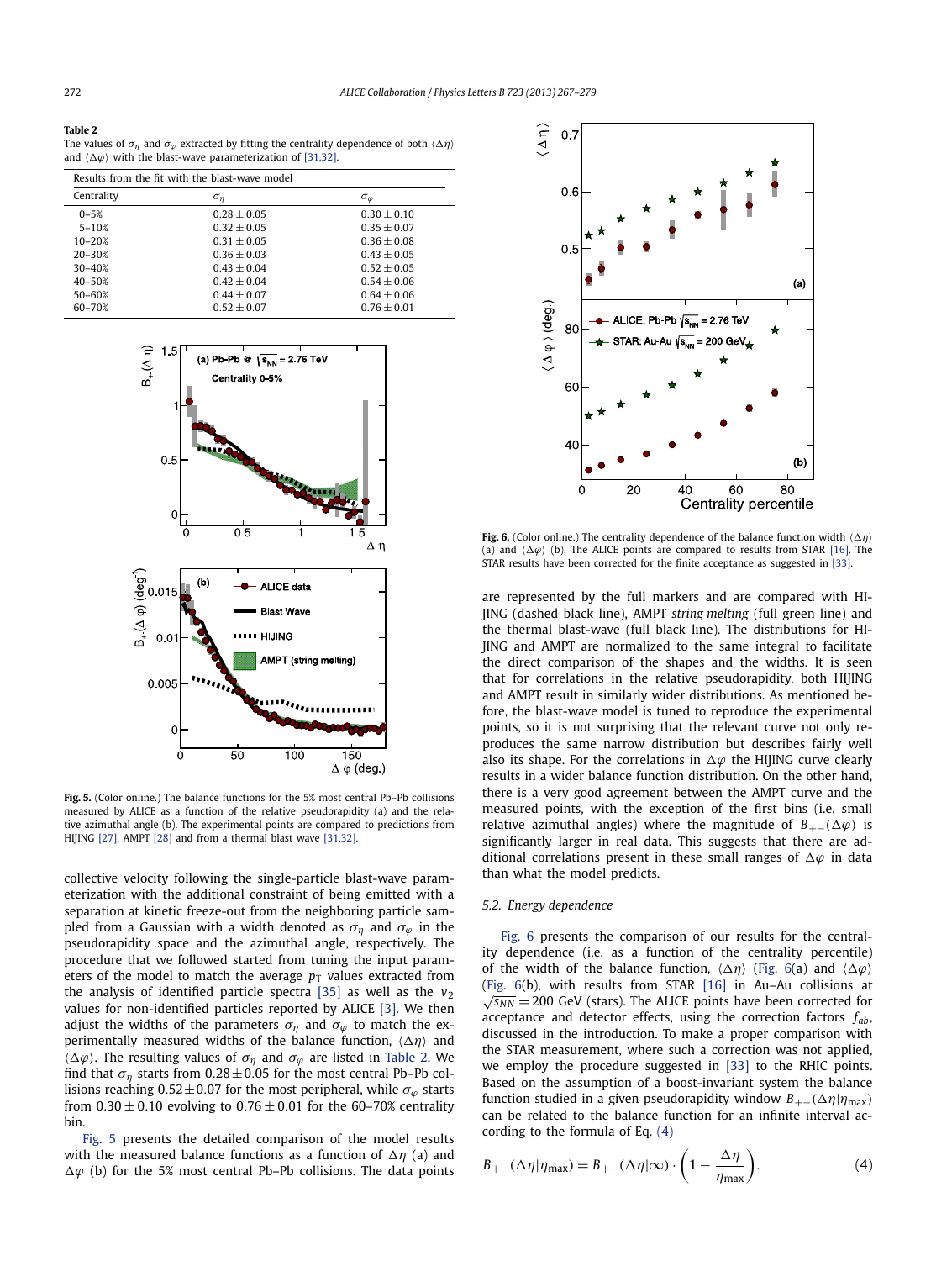

**Fig. 7.** (Color online.) The centrality dependence of the relative decrease of the width of the balance function in the relative pseudorapidity (a) and relative azimuthal angle (b). The ALICE points are compared to results for the highest SPS [\[8\]](#page-7-0) and RHIC [\[16\]](#page-7-0) energies.

This procedure results in similar corrections as to the case where the  $f_{ab}$  are used, if the acceptance is flat in  $\eta$  (which is a reasonable assumption for the acceptance of  $STAR$ ).<sup>4</sup>

While the centrality dependence is similar for both measurements, the widths are seen to be significantly narrower at the LHC energies. This is consistent with the idea of having a system exhibiting larger radial flow at the LHC with respect to RHIC [\[3\]](#page-7-0) while having a longer-lived QGP phase [\[34\]](#page-7-0) with the consequence of a smaller separation between charge pairs when created at hadronization. However, it is seen that the relative decrease of the width between central and peripheral collisions seems to be similar between the two energies. This observation could challenge the interpretation of the narrowing of the width in  $\Delta \eta$  as primarily due to the late stage creation of balancing charges.

To further quantify the previous observation, Fig. 7 presents the relative decrease of  $\langle \Delta \eta \rangle$  (a) and  $\langle \Delta \varphi \rangle$  (b) from peripheral to central collisions as a function of the mean number of participating nucleons,  $\langle N_{\text{part}} \rangle$ , for the highest SPS<sup>5</sup> [8] and RHIC [\[16\]](#page-7-0) energies, compared to the values reported in this Letter. In this figure, central (peripheral) collisions correspond to high (low) number of  $\langle N_{\text{part}} \rangle$ . The choice of the representation as a function of  $\langle N_{\text{part}} \rangle$ is mainly driven by the apparent better scaling compared to the centrality percentile. It is seen that in terms of correlations in relative pseudorapidity the data points at the different energies are in fairly good agreement within the uncertainties, resulting though into an additional, marginal decrease for the 0–5% most central collisions of  $\approx$  (9.5  $\pm$  2.0 (stat) $\pm$  2.5 (syst))% compared to the RHIC point. On the other hand,  $\langle \Delta \varphi \rangle / \langle \Delta \varphi \rangle_{\text{peripheral}}$  exhibits a decrease

of  $\approx$  (14.0  $\pm$  1.3 (stat)  $\pm$  1.9 (syst))% between the most central Au– Au collisions at  $\sqrt{s_{NN}}$  = 200 GeV and the results reported in this Letter. This could be attributed to the additional increase in radial flow between central and peripheral collisions at the LHC compared to RHIC energies. Another contribution might come from the bigger influence from jet-like structures at the LHC with respect to RHIC that results in particles being emitted preferentially in cones with small opening angles. Contrary to  $\langle \Delta \varphi \rangle / \langle \Delta \varphi \rangle$  peripheral, this strikingly marginal decrease of  $\langle \Delta \eta \rangle / \langle \Delta \eta \rangle$  *peripheral* between the three colliding energy regimes that differ more than an order of magnitude, cannot be easily understood solely within the framework of the late stage creation of charges.

#### **6. Summary**

This Letter reported the first measurements of the balance function for charged particles in Pb–Pb collisions at the LHC using the ALICE detector. The balance function was studied both, in relative pseudorapidity ( $\Delta \eta$ ) and azimuthal angle ( $\Delta \varphi$ ). The widths of the balance functions,  $\langle \Delta \eta \rangle$  and  $\langle \Delta \varphi \rangle$ , are found to decrease when moving from peripheral to central collisions. The results are consistent with the picture of a system exhibiting larger radial flow in central collisions but also whose charges are created at a later stage of the collision. While HIJING is not able to reproduce the observed centrality dependence of the width in either projection, AMPT tuned to describe the  $v_2$  values reported by ALICE seems to agree qualitatively with the centrality dependence of  $\langle \Delta \varphi \rangle$  but fails to reproduce the dependence of  $\langle \Delta \eta \rangle$ . A thermal blast-wave model incorporating the principle of local charge conservation was fitted to the centrality dependence of  $\langle \Delta \eta \rangle$  and  $\langle \Delta \varphi \rangle$ . The resulting values of the charge separation at freeze-out can be used to constrain models describing the hadronization processes. The comparison of the results with those from lower energies showed that the centrality dependence of the width, in both the relative pseudorapidity and azimuthal angle, when scaled by the most peripheral widths, exhibits minor differences between RHIC and LHC.

These studies will soon be complemented by and extended to the correlations of identified particles in an attempt to probe the chemical evolution of the produced system, to quantify the influence of radial flow to the narrowing of the balance function width in more central collisions and to further constrain the parameters of the models used to describe heavy-ion collisions.

#### **Acknowledgements**

We would like to thank Scott Pratt for providing us with the blast-wave model calculations and fruitful discussions. The ALICE Collaboration would like to thank all its engineers and technicians for their invaluable contributions to the construction of the experiment and the CERN accelerator teams for the outstanding performance of the LHC complex.

The ALICE Collaboration acknowledges the following funding agencies for their support in building and running the ALICE detector: State Committee of Science, Calouste Gulbenkian Foundation from Lisbon and Swiss Fonds Kidagan, Armenia; Conselho Nacional de Desenvolvimento Científico e Tecnológico (CNPq), Financiadora de Estudos e Projetos (FINEP), Fundação de Amparo à Pesquisa do Estado de São Paulo (FAPESP); National Natural Science Foundation of China (NSFC), the Chinese Ministry of Education (CMOE) and the Ministry of Science and Technology of China (MSTC); Ministry of Education and Youth of the Czech Republic; Danish Natural Science Research Council, the Carlsberg Foundation and the Danish National Research Foundation; The European Research Council under the European Community's Seventh Framework Programme; Helsinki Institute of Physics and the Academy of

<sup>4</sup> We do not compare our results to the data from the NA49 experiment at SPS in this figure, for two reasons. Firstly, the balance function in that experiment was not measured at mid-rapidity. Secondly, the non-uniform acceptance in pseudorapidity makes the simplified correction of Eq. [\(4\)](#page-5-0) invalid.

We include the NA49 points in this representation since the ratio to the peripheral results should cancel out the acceptance effects to first order.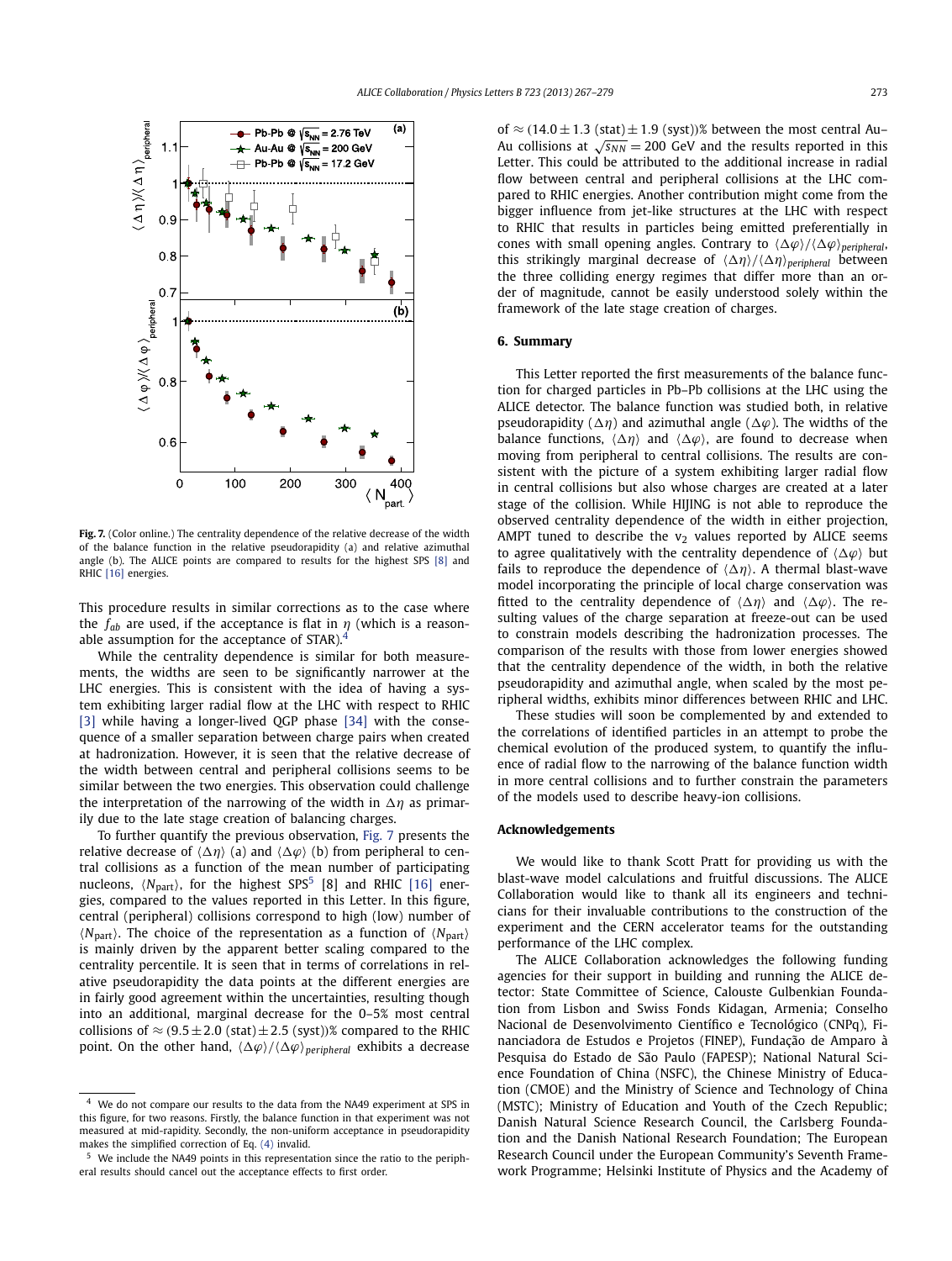<span id="page-7-0"></span>Finland; French CNRS-IN2P3, the 'Region Pays de Loire', 'Region Alsace', 'Region Auvergne' and CEA, France; German BMBF and the Helmholtz Association; General Secretariat for Research and Technology, Ministry of Development, Greece; Hungarian OTKA and National Office for Research and Technology (NKTH); Department of Atomic Energy and Department of Science and Technology of the Government of India; Istituto Nazionale di Fisica Nucleare (INFN) and Centro Fermi – Museo Storico della Fisica e Centro Studi e Ricerche "Enrico Fermi", Italy; MEXT Grant-in-Aid for Specially Promoted Research, Japan; Joint Institute for Nuclear Research, Dubna; National Research Foundation of Korea (NRF); CONACYT, DGAPA, Mexico, ALFA-EC and the HELEN Program (High-Energy Physics Latin-American–European Network); Stichting voor Fundamenteel Onderzoek der Materie (FOM) and the Nederlandse Organisatie voor Wetenschappelijk Onderzoek (NWO), Netherlands; Research Council of Norway (NFR); Polish Ministry of Science and Higher Education; National Authority for Scientific Research – NASR (Autoritatea Națională pentru Cercetare Științifică – ANCS); Ministry of Education and Science of Russian Federation, International Science and Technology Center, Russian Academy of Sciences, Russian Federal Agency of Atomic Energy, Russian Federal Agency for Science and Innovations and CERN-INTAS; Ministry of Education of Slovakia; Department of Science and Technology, South Africa; CIEMAT, EELA, Ministerio de Educación y Ciencia of Spain, Xunta de Galicia (Consellería de Educación), CEADEN, Cubaenergía, Cuba, and IAEA (International Atomic Energy Agency); Swedish Research Council (VR) and Knut & Alice Wallenberg Foundation (KAW); Ukraine Ministry of Education and Science; United Kingdom Science and Technology Facilities Council (STFC); The United States Department of Energy, the United States National Science Foundation, the State of Texas, and the State of Ohio.

#### **Open access**

This article is published Open Access at [sciencedirect.com](http://www.sciencedirect.com). It is distributed under the terms of the Creative Commons Attribution License 3.0, which permits unrestricted use, distribution, and reproduction in any medium, provided the original authors and source are credited.

#### **References**

[1] [H. Satz, Rep. Prog. Phys. 63 \(2000\) 1511;](http://refhub.elsevier.com/S0370-2693(13)00408-5/bib5265663A514344s1) [S.A. Bass, M. Gyulassy, H. Stöcker, W. Greiner, J. Phys. G 25 \(1999\) R1;](http://refhub.elsevier.com/S0370-2693(13)00408-5/bib5265663A514344s2)

### **ALICE Collaboration**

[E.V. Shuryak, Phys. Rep. 115 \(1984\) 151;](http://refhub.elsevier.com/S0370-2693(13)00408-5/bib5265663A514344s3)

[J. Cleymans, R.V. Gavai, E. Suhonen, Phys. Rep. 130 \(1986\) 217.](http://refhub.elsevier.com/S0370-2693(13)00408-5/bib5265663A514344s4)

- [2] I. [Arsene, et al., BRAHMS Collaboration, Nucl. Phys. A 757 \(2005\) 1;](http://refhub.elsevier.com/S0370-2693(13)00408-5/bib5265663A52484943514750s1) K. [Adcox, et al., PHENIX Collaboration, Nucl. Phys. A 757 \(2005\) 184;](http://refhub.elsevier.com/S0370-2693(13)00408-5/bib5265663A52484943514750s2) [B.B. Back, et al., PHOBOS Collaboration, Nucl. Phys. A 757 \(2005\) 28;](http://refhub.elsevier.com/S0370-2693(13)00408-5/bib5265663A52484943514750s3) [J. Adams, et al., STAR Collaboration, Nucl. Phys. A 757 \(2005\) 102.](http://refhub.elsevier.com/S0370-2693(13)00408-5/bib5265663A52484943514750s4)
- [3] K. [Aamodt, et al., ALICE Collaboration, Phys. Rev. Lett. 105 \(2010\) 252302;](http://refhub.elsevier.com/S0370-2693(13)00408-5/bib5265663A416C696365466C6F77s1) K. [Aamodt, et al., ALICE Collaboration, Phys. Rev. Lett. 107 \(2011\) 032301.](http://refhub.elsevier.com/S0370-2693(13)00408-5/bib5265663A416C696365466C6F77s2)
- [4] G. [Aad, et al., ATLAS Collaboration, Phys. Rev. Lett. 105 \(2010\) 252303;](http://refhub.elsevier.com/S0370-2693(13)00408-5/bib5265663A4C4843486967685074s1) K. [Aamodt, et al., ALICE Collaboration, Phys. Lett. B 696 \(2011\) 30.](http://refhub.elsevier.com/S0370-2693(13)00408-5/bib5265663A4C4843486967685074s2)
- [5] [S.A. Bass, P. Danielewicz, S. Pratt, Phys. Rev. Lett. 85 \(2000\) 2689.](http://refhub.elsevier.com/S0370-2693(13)00408-5/bib5265663A42616C616E636546756E6374696F6E5468656F7279s1)
- [6] [P. Kolb, U. Heinz, arXiv:nucl-th/0305084.](http://refhub.elsevier.com/S0370-2693(13)00408-5/bib5265663A4865696E7A487964726Fs1)
- [7] J. [Adams, et al., STAR Collaboration, Phys. Rev. Lett. 90 \(2003\) 172301.](http://refhub.elsevier.com/S0370-2693(13)00408-5/bib5265663A42616C616E636546756E6374696F6E5354415231s1)
- [8] C. [Alt, et al., NA49 Collaboration, Phys. Rev. C 71 \(2005\) 034903;](http://refhub.elsevier.com/S0370-2693(13)00408-5/bib5265663A42616C616E636546756E6374696F6E4E413439s1) C. [Alt, et al., NA49 Collaboration, Phys. Rev. C 76 \(2007\) 024914.](http://refhub.elsevier.com/S0370-2693(13)00408-5/bib5265663A42616C616E636546756E6374696F6E4E413439s2)
- [9] S. [Pratt, S. Cheng, Phys. Rev. C 68 \(2003\) 014907.](http://refhub.elsevier.com/S0370-2693(13)00408-5/bib5265663A507261747450687973526576433638s1)
- [10] S. [Cheng, et al., Phys. Rev. C 69 \(2004\) 054906.](http://refhub.elsevier.com/S0370-2693(13)00408-5/bib5265663A507261747450687973526576433639s1)
- [11] [W. Florkowski, P. Bozek, W. Broniowski, J. Phys. G 30 \(2004\) S1321;](http://refhub.elsevier.com/S0370-2693(13)00408-5/bib5265663A466C6F726B6F77736B69s1) [W. Florkowski, P. Bozek, W. Broniowski, Heavy Ion Phys. A 21 \(2004\) 49;](http://refhub.elsevier.com/S0370-2693(13)00408-5/bib5265663A466C6F726B6F77736B69s2) [W. Florkowski, P. Bozek, W. Broniowski, Acta Phys. Hung. A 22 \(2005\) 149.](http://refhub.elsevier.com/S0370-2693(13)00408-5/bib5265663A466C6F726B6F77736B69s3) [12] [P. Bozek, Phys. Lett. B 609 \(2005\) 247.](http://refhub.elsevier.com/S0370-2693(13)00408-5/bib5265663A426F7A656Bs1)
- [13] S. [Voloshin, Phys. Lett. B 632 \(2006\) 490.](http://refhub.elsevier.com/S0370-2693(13)00408-5/bib5265663A566F6C6F7368696Es1)
- [14] [A. Bialas, J. Rafelski, Phys. Lett. B 633 \(2006\) 488.](http://refhub.elsevier.com/S0370-2693(13)00408-5/bib5265663A526166656C736B69s1)
- [15] [A. Bialas, Phys. Lett. B 579 \(2004\) 31;](http://refhub.elsevier.com/S0370-2693(13)00408-5/bib5265663A4269616C6173s1) [A. Bialas, Phys. Rev. C 83 \(2011\) 024914.](http://refhub.elsevier.com/S0370-2693(13)00408-5/bib5265663A4269616C6173s2)
- [16] M.M. [Aggarwal, et al., STAR Collaboration, Phys. Rev. C 82 \(2010\) 024905.](http://refhub.elsevier.com/S0370-2693(13)00408-5/bib5265663A42616C616E636546756E6374696F6E5354415232s1)
- [17] S. [Schlichting, S. Pratt, Phys. Rev. C 83 \(2011\) 014913.](http://refhub.elsevier.com/S0370-2693(13)00408-5/bib5265663A5072617474417A696D757468616C416E676C65s1)
- [18] B. [Abelev, et al., ALICE Collaboration, arXiv:1207.0900 \[nucl-ex\].](http://refhub.elsevier.com/S0370-2693(13)00408-5/bib5265663A416C696365506172697479s1)
- [19] K. [Aamodt, et al., ALICE Collaboration, J. Phys. G 30 \(2004\) 1517;](http://refhub.elsevier.com/S0370-2693(13)00408-5/bib5265663A416C696365505052s1) K. [Aamodt, et al., ALICE Collaboration, J. Phys. G 32 \(2006\) 1295.](http://refhub.elsevier.com/S0370-2693(13)00408-5/bib5265663A416C696365505052s2)
- [20] K. [Aamodt, et al., ALICE Collaboration, JINST 3 \(2008\) S08002.](http://refhub.elsevier.com/S0370-2693(13)00408-5/bib5265663A416C6963654A696E7374s1)
- [21] K. [Aamodt, et al., ALICE Collaboration, Phys. Rev. Lett. 105 \(2010\) 252301.](http://refhub.elsevier.com/S0370-2693(13)00408-5/bib5265663A416C696365644E64657461s1)
- [22] J. [Alme, et al., ALICE Collaboration, arXiv:1001.1950 \[physics.ins-det\].](http://refhub.elsevier.com/S0370-2693(13)00408-5/bib5265663A414C494345545043s1)
- [23] B. Abeley, et al., ALICE Collaboration, arXiv:1301.4361 [nucl-ex].
- [24] B. [Alver, M. Baker, C. Loizides, P. Steinberg, arXiv:0805.4411 \[nucl-ex\], 2008.](http://refhub.elsevier.com/S0370-2693(13)00408-5/bib5265663A476C6175626572s1)
- [25] K. [Aamodt, et al., ALICE Collaboration, Phys. Rev. Lett. 106 \(2011\) 032301.](http://refhub.elsevier.com/S0370-2693(13)00408-5/bib5265663A4E50617274s1)
- [26] R. Brun, et al., GEANT3 User Guide, CERN Data Handling Division DD/EE/841, 1985;

R. Brun, et al., CERN Program Library Long Write-up, W5013, GEANT Detector Description and Simulation Tool, 1994.

- [27] M. [Gyulassy, X.N. Wang, Comput. Phys. Commun. 83 \(1994\) 307;](http://refhub.elsevier.com/S0370-2693(13)00408-5/bib5265663A48696A696E67s1) X.N. [Wang, M. Gyulassy, Phys. Rev. D 44 \(1991\) 3501.](http://refhub.elsevier.com/S0370-2693(13)00408-5/bib5265663A48696A696E67s2)
- [28] B. [Zhang, et al., Phys. Rev. C 61 \(2000\) 067901;](http://refhub.elsevier.com/S0370-2693(13)00408-5/bib5265663A416D7074s1) [Z.W. Lin, et al., Phys. Rev. C 64 \(2001\) 011902;](http://refhub.elsevier.com/S0370-2693(13)00408-5/bib5265663A416D7074s2) [Z.W. Lin, et al., Phys. Rev. C 72 \(2005\) 064901.](http://refhub.elsevier.com/S0370-2693(13)00408-5/bib5265663A416D7074s3)
- [29] B. [Zhang, Comput. Phys. Commun. 109 \(1998\) 193.](http://refhub.elsevier.com/S0370-2693(13)00408-5/bib5265663A5A5043s1)
- [30] J. [Xu, C.M. Ko, Phys. Rev. C 83 \(2011\) 034904;](http://refhub.elsevier.com/S0370-2693(13)00408-5/bib5265663A416D707454756E65s1)
- J. [Xu, C.M. Ko, Phys. Rev. C 84 \(2011\) 044907.](http://refhub.elsevier.com/S0370-2693(13)00408-5/bib5265663A416D707454756E65s2)
- [31] S. [Pratt, Phys. Rev. C 85 \(2012\) 014904.](http://refhub.elsevier.com/S0370-2693(13)00408-5/bib5265663A426C61737457617665s1)
- [32] S. [Pratt, Phys. Rev. Lett. 108 \(2012\) 212301.](http://refhub.elsevier.com/S0370-2693(13)00408-5/bib5265663A426C6173745761766532s1)
- [33] S. [Jeon, S. Pratt, Phys. Rev. C 65 \(2002\) 044902.](http://refhub.elsevier.com/S0370-2693(13)00408-5/bib5265663A507261747450687973526576433635s1)
- [34] K. [Aamodt, et al., ALICE Collaboration, Phys. Lett. B 696 \(2011\) 328.](http://refhub.elsevier.com/S0370-2693(13)00408-5/bib5265663A416C696365484254s1)
- [35] J. [Schukraft, for the ALICE Collaboration, J. Phys. G 38 \(2011\) 124003.](http://refhub.elsevier.com/S0370-2693(13)00408-5/bib5265663A416C6963654964656E74696669656453706563747261s1)

B. Abelev <sup>bs</sup>, J. Adam <sup>ak</sup>, D. Adamová <sup>bz</sup>, A.M. Adare <sup>dw</sup>, M.M. Aggarwal <sup>cd</sup>, G. Aglieri Rinella <sup>ag</sup>, M. Agnello <sup>[cx](#page-11-0), cj</sup>, A.G. Agocs <sup>dv</sup>, A. Agostinelli <sup>aa</sup>, Z. Ahammed <sup>dr</sup>, N. Ahmad <sup>q</sup>, A. Ahmad Masoodi <sup>q</sup>, S.U. Ahn <sup>[an](#page-11-0),bl</sup>, S.A. Ahn <sup>bl</sup>, M. Ajaz <sup>[o](#page-10-0)</sup>, A. Akindinov <sup>ax</sup>, D. Aleksandrov <sup>cp</sup>, B. Alessandro <sup>cx</sup>, A. Alici <sup>[ct](#page-11-0), [l](#page-10-0)</sup>, A. Alkin <sup>c</sup>, E. Almaráz Aviña <sup>bh</sup>, J. Alme <sup>ai</sup>, T. Alt <sup>am</sup>, V. Altini <sup>[ae](#page-10-0)</sup>, S. Altinpina[r](#page-10-0) <sup>r</sup>, I. Altsybeev <sup>ds</sup>, C. Andrei <sup>[bv](#page-11-0)</sup>, A. Andronic <[s](#page-10-0)up>cm</sup>, V. Anguelov <sup>ci</sup>, J. Anielski <sup>bf</sup>, C. Anson <sup>s</sup>, T. Antičić <sup>cn</sup>, F. Antinori <sup>cu</sup>, P. Antonioli <sup>ct</sup>, L. Aphecetche <sup>dc</sup>, H. Appelshäuser <sup>bd</sup>, N. Ar[bo](#page-11-0)r <su[p](#page-10-0)>bo</sup>, S. Arcelli <sup>aa</sup>, A. Arend <sup>bd</sup>, N. Armesto <sup>p</sup>, R. Arnaldi <sup>cx</sup>, T. Aronsson <sup>dw</sup>, I.C. Arsene <sup>cm</sup>, M. Arslandok <sup>bd</sup>, A. Asryan <sup>ds</sup>, A. Augustinus <sup>ag</sup>, R. Averbeck <sup>cm</sup>, T.C. Awes <sup>ca</sup>, J. Äystö [ap,](#page-11-0) M.D. Azmi [q](#page-10-0)*,*[cf,](#page-11-0) M. Bach [am,](#page-11-0) A. Badalà [da](#page-11-0), Y.W. Baek [bn](#page-11-0)*,*[an,](#page-11-0) R. Bailhache [bd,](#page-11-0) R. Bala [cg](#page-11-0)*,*[cx](#page-11-0), R. Ba[l](#page-10-0)di[n](#page-10-0)i Ferroli<sup> l</sup>, A. Baldisseri <sup>n</sup>, F. Baltasar Dos Santos Pedrosa <sup>[ag](#page-10-0)</sup>, J. Bán <sup>[ay](#page-11-0)</sup>, R.C. Baral <sup>az</sup>, R. Barbera <sup>z</sup>, F. Barile <sup>ae</sup>, G.G. Barnaföldi <sup>dv</sup>, L.S. Barnby <sup>cr</sup>, V. Barret <sup>bn</sup>, J. Bartke <sup>df</sup>, M. Basile <sup>aa</sup>, N. Bastid <sup>bn</sup>, S. Basu <sup>dr</sup>, B. Bathen <sup>bf</sup>, G. Batigne <sup>dc</sup>, B. Batyunya <sup>bj</sup>, C. Baumann <sup>bd</sup>, I.G. Bearden <sup>bx</sup>, H. Beck <sup>bd</sup>, N.K. Behera <sup>ar</sup>, I. Belikov <sup>bi</sup>, F. Bellini <sup>aa</sup>, R. Bellwied <sup>dl</sup>, E. Belmont-Moreno <sup>bh</sup>, G. Bencedi <sup>dv</sup>, S. Beole <sup>v</sup>, I. Berceanu <sup>bv</sup>, A. Bercuci <sup>[bv](#page-11-0)</sup>, Y. Berdniko[v](#page-10-0) <sup>cb</sup>, D. Berenyi <sup>dv</sup>, A.A.E. Bergognon <sup>dc</sup>, D. Berzano <sup>v,cx</sup>, L. Betev <sup>ag</sup>, A. Bhasin <sup>cg</sup>, A.K. Bhati <sup>[cd](#page-11-0)</sup>, J. Bhom <sup>dp</sup>, N. Bianchi <sup>bp</sup>, L. Bianchi <sup>v</sup>, J. Bielčík <sup>ak</sup>, J. Bielčíková <sup>[bz](#page-11-0)</sup>, A. Bilandzic <sup>bx</sup>,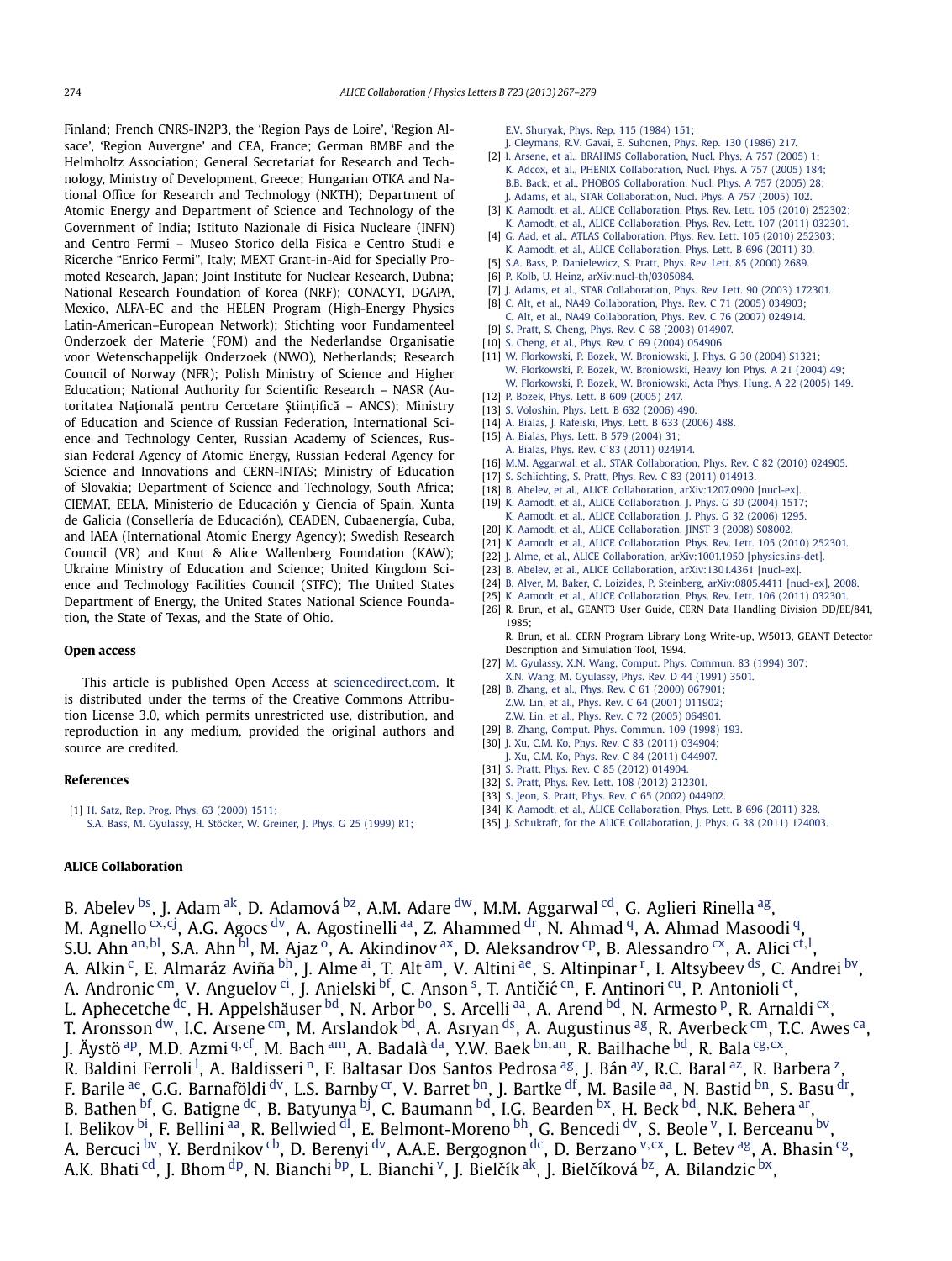S. Bjelogrlic <sup>[aw](#page-11-0)</sup>, F. Blanco <sup>dl</sup>, F. Blanco <sup>[j](#page-10-0)</sup>, D. Blau <sup>cp</sup>, C. Blume <sup>[bd](#page-11-0)</sup>, M. Boccioli <sup>ag</sup>, S. Böttger <sup>bc</sup>, A. Bogdanov <sup>[bt](#page-11-0)</sup>, H. Bøggild <sup>bx</sup>, M. Bogolyubsky <sup>[au](#page-11-0)</sup>, L. Boldizsár <sup>dv</sup>, M. Bombara <sup>al</sup>, J. Book <sup>bd</sup>, H. Borel <sup>n</sup>, A. Borissov <sup>[du](#page-12-0)</sup>, F. Bossú <sup>cf</sup>, M. Botje <sup>by</sup>, E. Botta <sup>v</sup>, E. Braidot <sup>br</sup>, P. Braun-Munzinger <sup>cm</sup>, M. Bregant <sup>[dc](#page-11-0)</sup>, T. Breitner <sup>bc</sup>, T.A. Broker <sup>bd</sup>, T.A. Browning <sup>[ck](#page-11-0)</sup>, M. Broz <sup>[aj](#page-10-0)</sup>, R. Brun <sup>ag</sup>, E. Bruna <sup>[v](#page-10-0),cx</sup>, G.E. Bruno <sup>ae</sup>, D. Budnikov <sup>[co](#page-11-0)</sup>, H. Buesching <sup>bd</sup>, S. Bufalino [v](#page-10-0)<sub>, Cx</sub>, P. Buncic <sup>ag</sup>, O. Busch <sup>ci</sup>, Z. Buthelezi <sup>cf</sup>, D. Caffarri <sup>[ab](#page-10-0), cu</sup>, X. Cai <sup>g</sup>, H. Caines [dw,](#page-12-0) E. Calvo Villar Cs, P. Camerini<sup>x</sup>, V. Canoa Roman<sup>k</sup>, G. Cara Romeo <sup>ct</sup>, F. Carena <sup>ag</sup>, H. Carena [ag,](#page-10-0) W. Carena <sup>ag</sup>, N. Carlin Filho [di,](#page-11-0) F. Carminati <sup>ag</sup>, A. Casanova Díaz <sup>bp</sup>, J. Castillo Castellanos<sup>n</sup>, J.F. Castillo Hernandez <sup>cm</sup>, E.A.R. Casula <sup>[w](#page-10-0)</sup>, V. Catanescu <sup>[bv](#page-11-0)</sup>, C. Cav[i](#page-10-0)cchioli <sup>ag</sup>, C. Ceballos Sanchez <sup>i</sup>, J. Cepila <sup>ak</sup>, P. Cerello<sup>cx</sup>, B. Chang <sup>[ap](#page-11-0),dy</sup>, S. Chapeland <sup>[ag](#page-10-0)</sup>, J.L. Charvet <sup>n</sup>, S. Chattopadhyay <sup>dr</sup>, S. Chattopadhyay <sup>cq</sup>, I. Chawla <sup>cd</sup>, M. Cherney <sup>cc</sup>, C. Cheshkov <sup>[ag](#page-10-0),dk</sup>, B. Cheynis <sup>dk</sup>, V. Chibante Barroso <sup>ag</sup>, D.D. Chinellato [dl,](#page-11-0) P. Chochula [ag,](#page-10-0) M. Chojnacki [bx](#page-11-0), S. Choudhury [dr](#page-12-0), P. Christakoglou [by,](#page-11-0) C.H. Christensen [bx,](#page-11-0) P. Christiansen <sup>af</sup>, T. Chujo <sup>dp</sup>, S.U. Chung <sup>cl</sup>, C. Cicalo <sup>cw</sup>, L. Cifarelli <sup>[aa](#page-10-0),[ag](#page-10-0), [l](#page-10-0)</sup>, F. Cindolo <sup>[ct](#page-11-0)</sup>, J. Cleymans <sup>[cf](#page-11-0)</sup>, F. Coccetti <sup>[l](#page-10-0)</sup>, F. Colamaria <sup>ae</sup>, D. Colella <sup>ae</sup>, A. Collu <sup>w</sup>, G. Conesa Balbastre <sup>bo</sup>, Z. Conesa del Valle <sup>ag</sup>, M.E. Connors [dw,](#page-12-0) G. Contin <sup>x</sup>, J.G. Contreras <sup>k</sup>, T.M. Cormier [du](#page-12-0), Y. Corrales Morales <sup>v</sup>, P. Cortese <sup>[ad](#page-10-0)</sup>, I. Cortés Maldonado <sup>b</sup>, M.R. Cosentino <sup>br</sup>, F. Costa <sup>ag</sup>, M.E. Cotallo <sup>[j](#page-10-0)</sup>, E. Crescio <sup>k</sup>, P. Crochet <sup>bn</sup>, E. Cruz Alaniz <sup>bh</sup>, R. Cruz Albino <sup>k</sup>, E. Cuautle <sup>bg</sup>, L. Cunqueiro <sup>bp</sup>, A. Dainese <sup>[ab](#page-10-0),cu</sup>, H.H. Dalsgaard <sup>[bx](#page-11-0)</sup>, A. Danu [bb,](#page-11-0) S. Das [d,](#page-10-0) D. Das [cq,](#page-11-0) K. Das cq, I. Das [at,](#page-11-0) S. Dash [ar,](#page-11-0) A. Dash [dj](#page-11-0), S. De [dr,](#page-12-0) G.O.V. de Barros [di,](#page-11-0) A. De Caro <sup>[ac](#page-10-0), [l](#page-10-0)</sup>, G. de Cataldo <sup>cz</sup>, J. de Cuveland <sup>am</sup>, A. De Falco <sup>[w](#page-10-0)</sup>, D. De Gruttola <sup>ac, l</sup>, H. Delagrange <sup>dc</sup>, A. Deloff [bu,](#page-11-0) N. De Marco Cx, E. Dénes [dv](#page-12-0), S. De Pasquale [ac,](#page-10-0) A. Deppman [di,](#page-11-0) G. D Erasmo [ae,](#page-10-0) R. de Rooij [aw,](#page-11-0) M.A. Diaz Corchero <sup>[j](#page-10-0)</sup>, D. Di Bari <sup>ae</sup>, T. Dietel <sup>bf</sup>, C. Di Giglio <sup>ae</sup>, S. Di Liberto <sup>cv</sup>, A. Di Mauro <sup>ag</sup>, P. Di Nezza <sup>bp</sup>, R. Divià <sup>ag</sup>, Ø. Djuvsland <sup>[r](#page-10-0)</sup>, A. Dobrin <sup>[du](#page-12-0), af</sup>, T. Dobrowolski <sup>bu</sup>, B. Dönigus <sup>cm</sup>, O. Dordic <sup>u</sup>, O. Driga <sup>dc</sup>, A.K. Dubey <sup>dr</sup>, A. Dubla <sup>aw</sup>, L. Ducroux <sup>dk</sup>, P. Dupieux <sup>[bn](#page-11-0)</sup>, A.K. Dutta Majumdar <sup>cq</sup>, D. Elia <sup>cz</sup>, D. Emschermann [bf,](#page-11-0) H. Engel [bc](#page-11-0), B. Erazmus [ag](#page-10-0), [dc,](#page-11-0) H.A. Erdal [ai,](#page-10-0) B. Espagnon [at,](#page-11-0) M. Estienne dc, S. Esumi [dp,](#page-12-0) D. Evans <sup>[cr](#page-11-0)</sup>, G. Eyyubova <sup>u</sup>, D. F[ab](#page-10-0)ris <sup>ab,[cu](#page-11-0)</sup>, J. Faivre <sup>bo</sup>, D. Falchieri <sup>aa</sup>, A. Fantoni <sup>bp</sup>, M. Fasel <sup>[cm](#page-11-0),ci</sup>, R. Fea[r](#page-10-0)ick <sup>cf</sup>, D. Fehlker <sup>r</sup>, L. Feldkamp <sup>bf</sup>, D. Felea <sup>bb</sup>, A. Feliciello <sup>cx</sup>, B. Fenton-Olsen <sup>br</sup>, G. Feofilov <sup>ds</sup>, A. Fernández Téllez  $\frac{b}{b}$ , A. Ferretti <sup>v</sup>, A. Festanti  $\frac{ab}{c}$ , J. Figiel  $\frac{df}{d}$ , M.A.S. Figueredo  $\frac{di}{d}$ , S. Filchagin  $\frac{c}{c}$ , D. Finogeev <sup>av</sup>, F.M. Fionda <sup>ae</sup>, E.M. Fiore <sup>ae</sup>, E. Floratos <sup>ce</sup>, M. Floris <sup>ag</sup>, S. Foertsch <sup>cf</sup>, P. Foka <sup>cm</sup>, S. Fokin <sup>cp</sup>, E. Fragiacomo [cy,](#page-11-0) A. Francescon [ag](#page-10-0)*,*[ab,](#page-10-0) U. Frankenfeld [cm,](#page-11-0) U. Fuchs [ag,](#page-10-0) C. Furget [bo,](#page-11-0) M. Fusco Girard [ac,](#page-10-0) J.J. Gaardhøje <[s](#page-10-0)up>bx</sup>, M. Gagliardi <sup>v</sup>, A. Gago <sup>cs</sup>, M. Gallio <sup>v</sup>, D.R. Gangadharan <sup>s</sup>, P. Ganoti <sup>ca</sup>, C. Garabatos <sup>cm</sup>, E. Garcia-Solis [m,](#page-10-0) C. Gargiulo [ag,](#page-10-0) I. Garishvili [bs,](#page-11-0) J. Gerhard [am,](#page-11-0) M. Germain [dc,](#page-11-0) C. Geuna [n,](#page-10-0) A. Gheata ag, M. Gheata <sup>[bb](#page-11-0),ag</sup>, B. Ghidini <sup>[ae](#page-10-0)</sup>, P. Ghosh <sup>[dr](#page-12-0)</sup>, P. Gianotti <sup>bp</sup>, M.R. Girard <sup>dt</sup>, P. Giubellino <sup>ag</sup>, E. Gladysz-Dziadus <sup>df</sup>, P. Glässel <sup>ci</sup>, R. Gomez <sup>[dh](#page-11-0),[k](#page-10-0)</sup>, E.G. Ferreiro <sup>p</sup>, L.H. González-Trueba <sup>bh</sup>, P. González-Zamora <sup>[j](#page-10-0)</sup>, S. Gorbunov <sup>am</sup>, A. Goswami <sup>ch</sup>, S. Gotovac <sup>de</sup>, L.K. Graczykowski <sup>dt</sup>, R. Grajcarek <sup>ci</sup>, A. Grelli <sup>[a](#page-10-0)w</sup>, C. Grigoras <sup>ag</sup>, A. Grigoras <sup>ag</sup>, V. Grigoriev <sup>bt</sup>, A. Grigoryan <sup>a</sup>, S. Grigoryan <sup>[bj](#page-11-0)</sup>, B. Grinyov <sup>c</sup>, N. Grion <sup>cy</sup>, P. Gros <sup>af</sup>, J.F. Grosse-Oetringhaus <sup>ag</sup>, J.-Y. Grossiord <sup>dk</sup>, R. Grosso <sup>ag</sup>, F. Guber <sup>av</sup>, R. Guernane <sup>bo</sup>, B. Guerzoni<sup>aa</sup>, M. Guilbaud [dk,](#page-11-0) K. Gulbrandsen [bx](#page-11-0), H. Gulkanyan <sup>a</sup>, T. Gunji <sup>do</sup>, A. Gupta <sup>cg</sup>, R. Gupta <sup>cg</sup>, R. Haake <sup>bf</sup>, Ø. Haaland <sup>[r](#page-10-0)</sup>, C. Hadjidakis <sup>a[t](#page-10-0)</sup>, M. Haiduc <sup>bb</sup>, H. Hamagaki <sup>do</sup>, G. Hamar <sup>dv</sup>, B.H. Han <sup>t</sup>, L.D. Hanratty Cr, A. Hansen [bx,](#page-11-0) Z. Harmanová-Tóthová [al,](#page-10-0) J.W. Harris [dw,](#page-12-0) M. Hartig [bd,](#page-11-0) A. Harton [m,](#page-10-0) D. Hatzifotiadou <sup>ct</sup>, S. Hayashi <sup>do</sup>, A. Hayrapetyan [ag](#page-10-0), [a,](#page-10-0) S.T. Heckel [bd,](#page-11-0) M. Heide [bf,](#page-11-0) H. Helstrup [ai,](#page-10-0) A. Herghelegiu [bv,](#page-11-0) G. Herrera Corral [k,](#page-10-0) N. Herrmann [ci,](#page-11-0) B.A. Hess  $\frac{dq}{dq}$ , K.F. Hetland  $\frac{di}{d}$ , B. Hicks  $\frac{dw}{d}$  $\frac{dw}{d}$  $\frac{dw}{d}$ , B. Hippolyte <sup>bi</sup>, Y. Hori <sup>do</sup>, P. Hristov <sup>[ag](#page-10-0)</sup>, I. Hřivnáčová <sup>at</sup>, M. Huang <sup>[r](#page-10-0)</[s](#page-10-0)up>, T.J. Humanic <sup>s</sup>, D.S. Hwang <sup>[t](#page-10-0)</sup>, R. Ichou <sup>bn</sup>, R. Ilkaev<sup>co</sup>, I. Ilkiv <sup>bu</sup>, M. Inaba <sup>dp</sup>, E. Incani <sup>[w](#page-10-0)</sup>, P.G. Innocenti <sup>ag</sup>, G.M. Innocenti <sup>v</sup>, M. Ippolitov CP, M. Irfan [q,](#page-10-0) C. Ivan Cm, V. Ivanov Cb, A. Ivanov Cs, M. Ivanov Cm, O. Ivanytskyi C, A. Jachołkowski<sup> z</sup>, P.M. Jacobs <sup>br</sup>, H.J. Jang <sup>bl</sup>, M.A. Janik <sup>dt</sup>, R. Janik <sup>[aj](#page-10-0)</sup>, P.H.S.Y. Jayarathna <sup>dl</sup>, S. Jena <sup>ar</sup>, D.M. Jha <sup>du</sup>, R.T. Jimenez Bustamante <sup>bg</sup>, P.G. Jones <sup>cr</sup>, H. Jung <sup>an</sup>, A. Jusko <sup>cr</sup>, A.B. Kaidalov <sup>ax</sup>, S. Kalcher <sup>am</sup>, P. Kaliňák <sup>[ay](#page-11-0)</sup>, T. Kalliokoski <sup>ap</sup>, A. Kalweit <sup>[be](#page-11-0), ag</sup>, J.H. Kang <sup>dy</sup>, V. Kaplin <sup>bt</sup>, A. Karasu Uysal <sup>[ag,](#page-10-0) [dx](#page-12-0), bm</sup>, O. Karavichev [av,](#page-11-0) T. Karavicheva av, E. Karpechev av, A. Kazantsev [cp,](#page-11-0) U. Kebschull [bc,](#page-11-0) R. Keidel [dz,](#page-12-0) P. Khan [cq,](#page-11-0) S.A. Khan <sup>dr</sup>, M.M. Khan <sup>q</sup>, K.H. Khan °, A. Khanzadeev <sup>cb</sup>, Y. Kharlov <sup>au</sup>, B. Kileng <sup>ai</sup>, T. Kim <sup>dy</sup>, S. Kim <sup>[t](#page-10-0)</sup>, M. Kim <sup>dy</sup>, B. Kim <sup>dy</sup>, M. Kim <sup>an</sup>, J.S. Kim <sup>an</sup>, J.H. Kim <sup>t</sup>, D.J. Kim <sup>ap</sup>, D.W. Kim <sup>[an,](#page-11-0)bl</sup>, S. Kirsch <sup>am</sup>, I. Kisel <sup>am</sup>, S. Kiselev <sup>ax</sup>, A. Kisiel <sup>dt</sup>, J.L. Klay <sup>[f](#page-10-0)</sup>, J. Klein <sup>ci</sup>, C. Klein-Bösing <sup>[bf](#page-11-0)</sup>, M. Kliemant <sup>bd</sup>, A. Kluge <sup>ag</sup>, M.L. Knichel [cm,](#page-11-0) A.G. Knospe [dg,](#page-11-0) M.K. Köhler cm, T. Kollegger [am,](#page-11-0) A. Kolojvari [ds](#page-12-0), M. Kompaniets ds, V. Kondratiev [ds,](#page-12-0) N. Kondratyeva [bt](#page-11-0), A. Konevskikh [av,](#page-11-0) V. Kovalenko ds, M. Kowalski [df,](#page-11-0) S. Kox [bo](#page-11-0),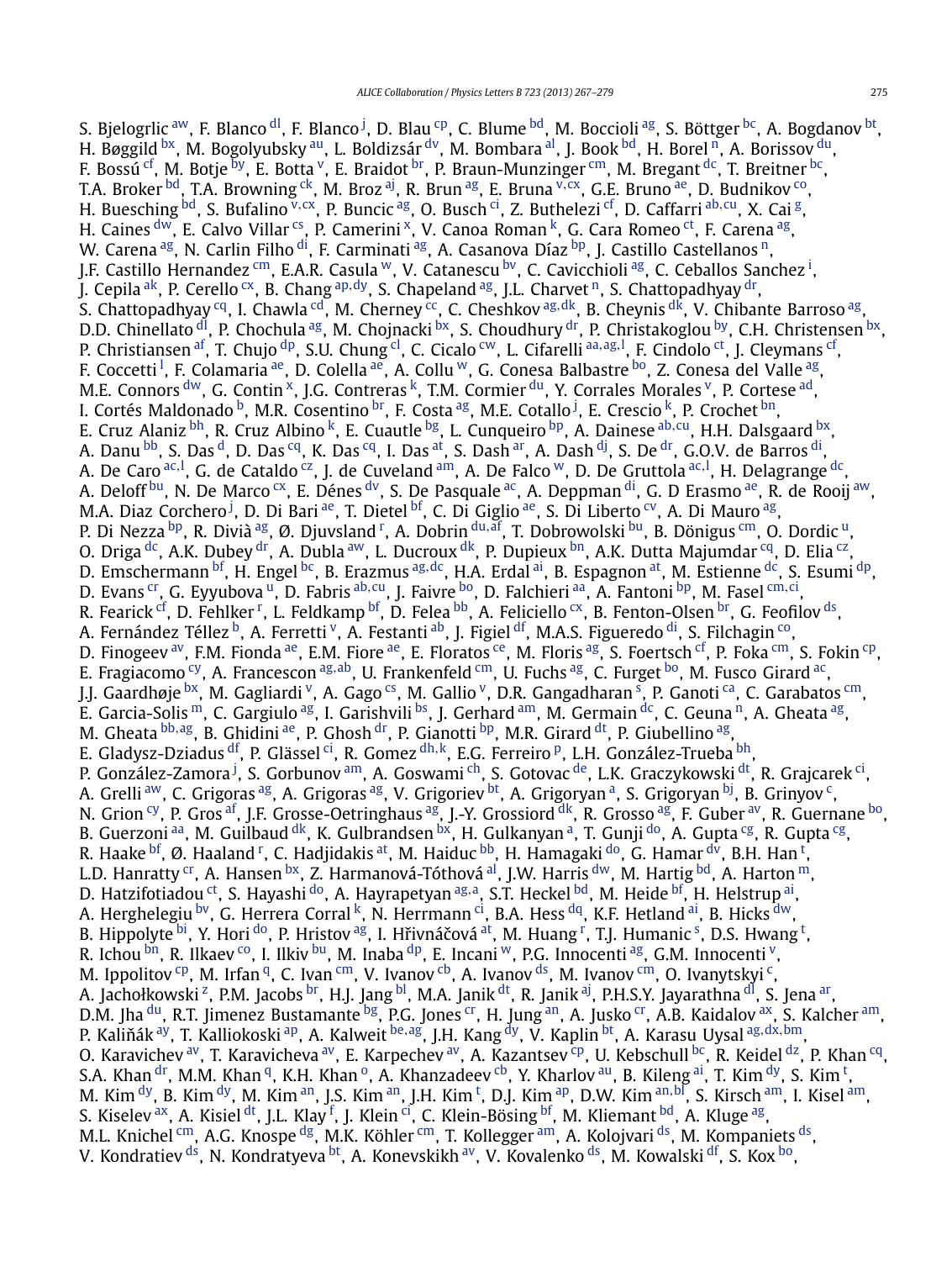G. Koyithatta Meethaleveedu <sup>ar</sup>, J. Kral <sup>ap</sup>, I. Králik <sup>[ay](#page-11-0)</sup>, F. Kramer <sup>bd</sup>, A. Kravčáková <sup>al</sup>, T. Krawutschke <sup>[ci](#page-11-0), ah</sup>, M. Krelina [ak,](#page-10-0) M. Kretz [am,](#page-11-0) M. Krivda [cr](#page-11-0)*,*[ay](#page-11-0), F. Krizek [ap,](#page-11-0) M. Krus [ak,](#page-10-0) E. Kryshen [cb,](#page-11-0) M. Krzewicki [cm,](#page-11-0) Y. Kucheriaev <sup>cp</sup>, T. Kugathasan <sup>[ag](#page-10-0)</sup>, C. Kuhn <sup>bi</sup>, P.G. Kuijer <sup>by</sup>, I. Kulakov <sup>bd</sup>, J. Kumar <sup>ar</sup>, P. Kurashvili <sup>bu</sup>, A.B. Kurepin <sup>av</sup>, A. Kurepin <sup>av</sup>, A. Kuryakin <sup>co</sup>, V. Kushpil <sup>[bz](#page-11-0)</sup>, S. Kushpil <sup>bz</sup>, H. Kvaerno <sup>u</sup>, M.J. Kweon <sup>ci</sup>, Y. Kwon <sup>dy</sup>, P. Ladrón de Guevara <sup>bg</sup>, I. Lakomov <sup>[at](#page-11-0)</sup>, R. Langoy <sup>[r](#page-10-0)</sup>, S.L. La Pointe <sup>aw</sup>, C. Lara <sup>bc</sup>, A. Lardeux <sup>dc</sup>, P. La Rocca<sup> z</sup>, R. Lea <sup>x</sup>, M. Lechman <sup>ag</sup>, K.S. Lee <sup>an</sup>, S.C. Lee <sup>an</sup>, G.R. Lee <sup>cr</sup>, I. Legrand <sup>ag</sup>, J. Lehnert <sup>bd</sup>, M. Lenhardt <sup>cm</sup>, V. Lenti <sup>cz</sup>, H. León <sup>bh</sup>, I. León Monzón <sup>[dh](#page-11-0)</sup>, H. León Vargas <sup>[bd](#page-11-0)</sup>, P. Lévai <sup>dv</sup>, S. Li <sup>g</sup>, J. Lien <sup>[r](#page-10-0)</sup>, R. Lietava <sup>cr</sup>, S. Lindal <sup>u</sup>, V. Lindenstruth <sup>am</sup>, C. Lippmann <sup>[cm](#page-11-0), ag</[s](#page-10-0)up>, M.A. Lisa <sup>s</sup>, H.M. Ljunggren <sup>af</sup>, D.F. Lodato <sup>aw</sup>, P.I. Loenne <sup>[r](#page-10-0)</sup>, V.R. Loggins <sup>du</sup>, V. Loginov <sup>bt</sup>, D. Lohner <sup>ci</sup>, C. Loizides <sup>br</sup>, K.K. Loo <sup>ap</sup>, X. Lopez <sup>bn</sup>, E. López Torres <sup>[i](#page-10-0)</sup>, G. Løvhøiden <sup>u</sup>, X.-G. Lu <sup>ci</sup>, P. Luettig <sup>bd</sup>, M. Lunardon <sup>ab</sup>, J. Luo <sup>g</sup>, G. Luparello [aw](#page-11-0), C. Luzzi [ag,](#page-10-0) R. Ma<sup>[dw](#page-12-0)</sup>, K. Ma<sup>g</sup>, D.M. Madagodahettige-Don <sup>dl</sup>, A. Maevskaya [av,](#page-11-0) M. Mager [be](#page-11-0)*,*[ag,](#page-10-0) D.P. Mahapatra [az,](#page-11-0) A. Maire [ci,](#page-11-0) M. Malaev [cb,](#page-11-0) I. Maldonado Cervantes [bg,](#page-11-0) L. Malinina [bj](#page-11-0)*,*[1,](#page-12-0) D. Mal'Kevich [ax,](#page-11-0) P. Malzacher [cm,](#page-11-0) A. Mamonov [co,](#page-11-0) L. Manceau [cx,](#page-11-0) L. Mangotra [cg,](#page-11-0) V. Manko [cp,](#page-11-0) F. Manso [bn,](#page-11-0) V. Manzari <sup>cz</sup>, Y. Mao <sup>g</sup>, M. Marchisone <sup>[bn](#page-11-0), v</sup>, J. Mareš <sup>ba</sup>, G.V. Margagliotti <sup>[x](#page-10-0), cy</sup>, A. Margotti <sup>ct</sup>, A. Marín <sup>cm</sup>, C. Markert <sup>dg</sup>, M. Marquard <sup>bd</sup>, I. Martashvili <sup>dn</sup>, N.A. Martin <sup>cm</sup>, P. Martinengo <sup>ag</sup>, M.I. Martínez <sup>b</sup>, A. Martínez Davalos <sup>bh</sup>, G. Martínez García <sup>dc</sup>, Y. Martynov<sup>c</sup>, A. Mas <sup>dc</sup>, S. Masciocchi <sup>cm</sup>, M. Masera <sup>v</sup>, A. Masoni <sup>[cw](#page-11-0)</sup>, L. Massacrier <sup>dc</sup>, A. Mastroserio <sup>ae</sup>, A. Matyja <sup>[df](#page-11-0)</sup>, C. Mayer <sup>df</sup>, J. Mazer <sup>dn</sup>, M.A. Mazzoni <sup>cv</sup>, F. Meddi <s[u](#page-10-0)p>y</sup>, A. Menchaca-Rocha <sup>bh</sup>, J. Mercado Pérez <sup>ci</sup>, M. Meres <sup>aj</sup>, Y. Miake <sup>dp</sup>, L. Milano <sup>v</sup>, J. Milosevic <sup>u, 2</sup>, A. Mis[ch](#page-11-0)ke <sup>aw</sup>, A.N. Mishra <sup>ch,as</sup>, D. Miśkowiec <sup>cm</sup>, C. Mitu <sup>bb</sup>, S. Mizuno <sup>dp</sup>, J. Mlynarz <sup>[du](#page-12-0)</sup>, B. Mohanty <sup>[dr](#page-12-0),bw</sup>, L. Molnar <sup>[dv](#page-12-0),[ag](#page-10-0),bi</sup>, L. Montaño Zetina <sup>k</sup>, M. Monteno <sup>cx</sup>, E. Montes <sup>[j](#page-10-0)</sup>, T. Moon <sup>dy</sup>, M. Morando <sup>ab</sup>, D.A. Moreira De Godoy <sup>di</sup>, S. Moretto <sup>ab</sup>, A. Morreale <sup>ap</sup>, A. Morsch <sup>ag</sup>, V. Muccifora <sup>bp</sup>, E. Mudnic <sup>de</sup>, S. Muhuri <sup>dr</sup>, M. Mukherjee <sup>dr</sup>, H. Müller <sup>ag</sup>, M.G. Munhoz <sup>di</sup>, S. Murray <sup>cf</sup>, L. Musa <sup>ag</sup>, J. Musinsky <sup>ay</sup>, A. Musso CX, B.K. Nandi [ar,](#page-11-0) R. Nania Ct, E. Nappi Cz, C. Nattrass [dn,](#page-12-0) T.K. Nayak [dr,](#page-12-0) S. Nazarenko Co, A. Nedosekin <sup>ax</sup>, M. Nicassio <sup>[ae](#page-10-0),cm</sup>, M. Niculescu <sup>[bb](#page-11-0), [ag](#page-10-0)</sup>, B.S. Nielsen <sup>[bx](#page-11-0)</sup>, T. Niida <sup>dp</sup>, S. Nikolaev <sup>cp</sup>, V. Nikolic <sup>cn</sup>, S. Nikulin <sup>cp</sup>, V. Nikulin <sup>cb</sup>, B.S. Nilsen <sup>[cc](#page-11-0)</sup>, M.S. Nilsson <sup>u</sup>, F. Noferini <sup>[ct](#page-11-0), [l](#page-10-0)</sup>, P. Nomokonov <sup>bj</sup>, G. Noo[r](#page-10-0)en <sup>aw</sup>, N. Novitzky <sup>ap</sup>, A. Nyanin <sup>cp</sup>, A. Nyatha <sup>ar</sup>, C. Nygaard <sup>bx</sup>, J. Nystrand <sup>r</sup>, A. Ochirov <sup>ds</sup>, H. Oeschler [be](#page-11-0)*,*[ag](#page-10-0), S. Oh [dw,](#page-12-0) S.K. Oh [an,](#page-11-0) J. Oleniacz [dt](#page-12-0), A.C. Oliveira Da Silva [di,](#page-11-0) C. Oppedisano [cx,](#page-11-0) A. Ortiz Velasquez [af](#page-10-0)*,*[bg,](#page-11-0) A. Oskarsson [af,](#page-10-0) P. Ostrowski [dt](#page-12-0), J. Otwinowski [cm,](#page-11-0) K. Oyama [ci,](#page-11-0) K. Ozawa [do,](#page-12-0) Y. Pachmayer <sup>ci</sup>, M. Pachr <sup>ak</sup>, F. Padilla <sup>v</sup>, P. Pagano <sup>ac</sup>, G. Paić <sup>bg</sup>, F. Painke <sup>am</sup>, C. Pajares <sup>p</sup>, S.K. Pal <sup>dr</sup>, A. Palaha <sup>cr</sup>, A. Palmeri <sup>da</sup>, V. Papikyan <sup>a</sup>, G.S. Pappalardo <sup>da</sup>, W.J. Park <sup>cm</sup>, A. Passfeld <sup>[bf](#page-11-0)</sup>, D.I. Patalakha <sup>au</sup>, V. Paticchio<sup>cz</sup>, B. Paul <sup>[cq](#page-11-0)</sup>, A. Pavlinov <sup>du</sup>, T. P[aw](#page-11-0)lak <sup>dt</sup>, T. Peitzma[n](#page-10-0)n <sup>aw</sup>, H. Pereira Da Costa<sup>n</sup>, E. Pereira De Oliveira Filho [di,](#page-11-0) D. Peresunko <sup>cp</sup>, C.E. Pérez Lara <sup>[by](#page-11-0)</sup>, D. Perini <sup>ag</sup>, D. Perrino <sup>ae</sup>, W. Peryt [dt](#page-12-0), [3,](#page-12-0) A. Pesci <sup>ct</sup>, V. Peskov <sup>[ag](#page-10-0), bg</sup>, Y. Pestov <sup>e</sup>, V. Petráček <sup>ak</sup>, M. Petran <sup>ak</sup>, M. Petris <sup>bv</sup>, P. Petrov <sup>cr</sup>, M. Petrovici <sup>bv</sup>, C. Petta <sup>z</sup>, S. Piano <sup>cy</sup>, M. Pikna <sup>aj</sup>, P. Pillot <sup>dc</sup>, O. Pinazza <sup>ag</sup>, L. Pinsky <sup>dl</sup>, N. Pitz <sup>bd</sup>, D.B. Piyarathna <sup>dl</sup>, M. Planinic <sup>cn</sup>, M. Płoskoń <sup>br</sup>, J. Pluta <sup>dt</sup>, T. Pocheptsov <sup>bj</sup>, S. Pochybova <sup>dv</sup>, P.L.M. Podesta-Lerma <sup>dh</sup>, M.G. Poghosyan <sup>ag</sup>, K. Polák <sup>ba</sup>, B. Polichtchouk <sup>au</sup>, A. Pop <sup>bv</sup>, S. Porteboeuf-Houssais <sup>bn</sup>, V. Pospíšil <sup>ak</sup>, B. Potukuchi <sup>cg</sup>, S.K. Prasad <sup>du</sup>, R. Preghenella <sup>[ct](#page-11-0), [l](#page-10-0)</sup>, F. Prino <sup>cx</sup>, C.A. Pruneau <sup>du</sup>, I. Pshenichnov <sup>av</sup>, G. Puddu <sup>w</sup>, V. Punin<sup>co</sup>, M. Putiš [al,](#page-10-0) J. Putschke [du,](#page-12-0) E. Quercigh [ag,](#page-10-0) H. Qvigstad <s[u](#page-10-0)p>u</sup>, A. Rachevski <sup>cy</sup>, A. Rademakers [ag](#page-10-0), T.S. Räihä <sup>ap</sup>, J. Rak <sup>ap</sup>, A. Rakotozafindrabe <sup>n</sup>, L. Ramello <sup>ad</sup>, A. Ramírez Reyes <sup>k</sup>, R. Raniwala <sup>[ch](#page-11-0)</sup>, S. Raniwala <sup>ch</sup>, S.S. Räsänen <sup>ap</sup>, B.T. Rascanu <sup>bd</sup>, D. Rathee <sup>cd</sup>, K.F. Read <sup>dn</sup>, J.S. Real <sup>bo</sup>, K. Redlich <sup>[bu](#page-11-0),4</sup>, R.J. Reed <sup>dw</sup>, A. Rehman <sup>[r](#page-10-0)</sup>, P. Reichelt <sup>bd</sup>, M. Reicher <sup>[aw](#page-11-0)</sup>, F. Reidt <sup>ci</sup>, R. Renfordt <sup>bd</sup>, A.R. Reolon <sup>bp</sup>, A. Reshetin [av,](#page-11-0) F. Rettig [am,](#page-11-0) J.-P. Revol [ag](#page-10-0), K. Reygers [ci,](#page-11-0) L. Riccati [cx,](#page-11-0) R.A. Ricci [bq,](#page-11-0) T. Richert [af,](#page-10-0) M. Richter [u,](#page-10-0) P. Riedler [ag,](#page-10-0) W. Riegler [ag,](#page-10-0) F. Riggi [z](#page-10-0)*,*[da,](#page-11-0) M. Rodríguez Cahuantzi [b,](#page-10-0) A. Rodriguez Manso [by,](#page-11-0) K. Røed [r](#page-10-0)*,*[u,](#page-10-0) D. Roh[r](#page-10-0) <sup>am</sup>, D. Röhrich <sup>r</sup>, R. Romita <sup>[cm](#page-11-0),db</sup>, F. Ronchetti <sup>[bp](#page-11-0)</sup>, P. Rosnet <sup>bn</sup>, S. Rossegger <sup>[ag](#page-10-0)</sup>, A. Rossi <sup>ag, ab</sup>, P. Roy <sup>cq</sup>, C. Roy <sup>bi</sup>, A.J. Rubio Montero <sup>[j](#page-10-0)</sup>, R. Rui <sup>x</sup>, R. Russo <sup>v</sup>, E. Ryabinkin <sup>cp</sup>, A. Rybicki <sup>df</sup>, S. Sadovsky <sup>au</sup>, K. Šafařík <sup>ag</sup>, R. Sahoo <sup>as</sup>, P.K. Sahu <sup>az</sup>, J. Saini <sup>dr</sup>, H. Sakaguchi <sup>aq</sup>, S. Sakai <sup>br</sup>, D. Sakata <sup>dp</sup>, C.A. Salgado <sup>p</sup>, J. Salzwedel <[s](#page-10-0)up>s</sup>, S. Sambyal <sup>cg</sup>, V. Samsonov <sup>cb</sup>, X. Sanchez Castro <sup>bi</sup>, L. Šándor <sup>[ay](#page-11-0)</sup>, A. Sandoval <sup>bh</sup>, M. Sano <sup>dp</sup>, G. Sant[ag](#page-10-0)ati <sup>z</sup>, R. Santoro <sup>ag, I</sup>, J. Sarkamo <sup>ap</sup>, E. Scapparone <sup>ct</sup>, F. Scar[l](#page-10-0)assara <sup>ab</sup>, R.P. Scharenberg <sup>ck</sup>, C. Schiaua [bv,](#page-11-0) R. Schicker [ci,](#page-11-0) H.R. Schmidt  $\frac{dq}{dq}$ , C. Schmidt [cm,](#page-11-0) S. Schuchmann [bd,](#page-11-0) J. Schukraft [ag,](#page-10-0) T. Schuster <sup>dw</sup>, Y. Schutz <sup>[ag](#page-10-0),dc</sup>, K. Schwarz <sup>cm</sup>, K. Schweda <sup>cm</sup>, G. Scioli <sup>aa</sup>, E. Scomparin <sup>cx</sup>, R. Scott <sup>dn</sup>, P.A. Scott <sup>cr</sup>, G. Segato <sup>ab</sup>, I. Selyuzhenkov <sup>cm</sup>, S. Senyukov <sup>[bi](#page-11-0)</sup>, J. Seo <sup>cl</sup>, S. Serci <sup>w</sup>, E. Serradilla <sup>[j](#page-10-0),bh</sup>, A. Sevcenco <sup>bb</sup>, A. Shabetai <sup>[dc](#page-11-0)</sup>, G. Shabratova <sup>bj</sup>, R. Shahoyan <sup>ag</sup>, N. Sharma <sup>[cd](#page-11-0),dn</sup>, S. Sharma <sup>cg</sup>, S. Rohni <sup>cg</sup>,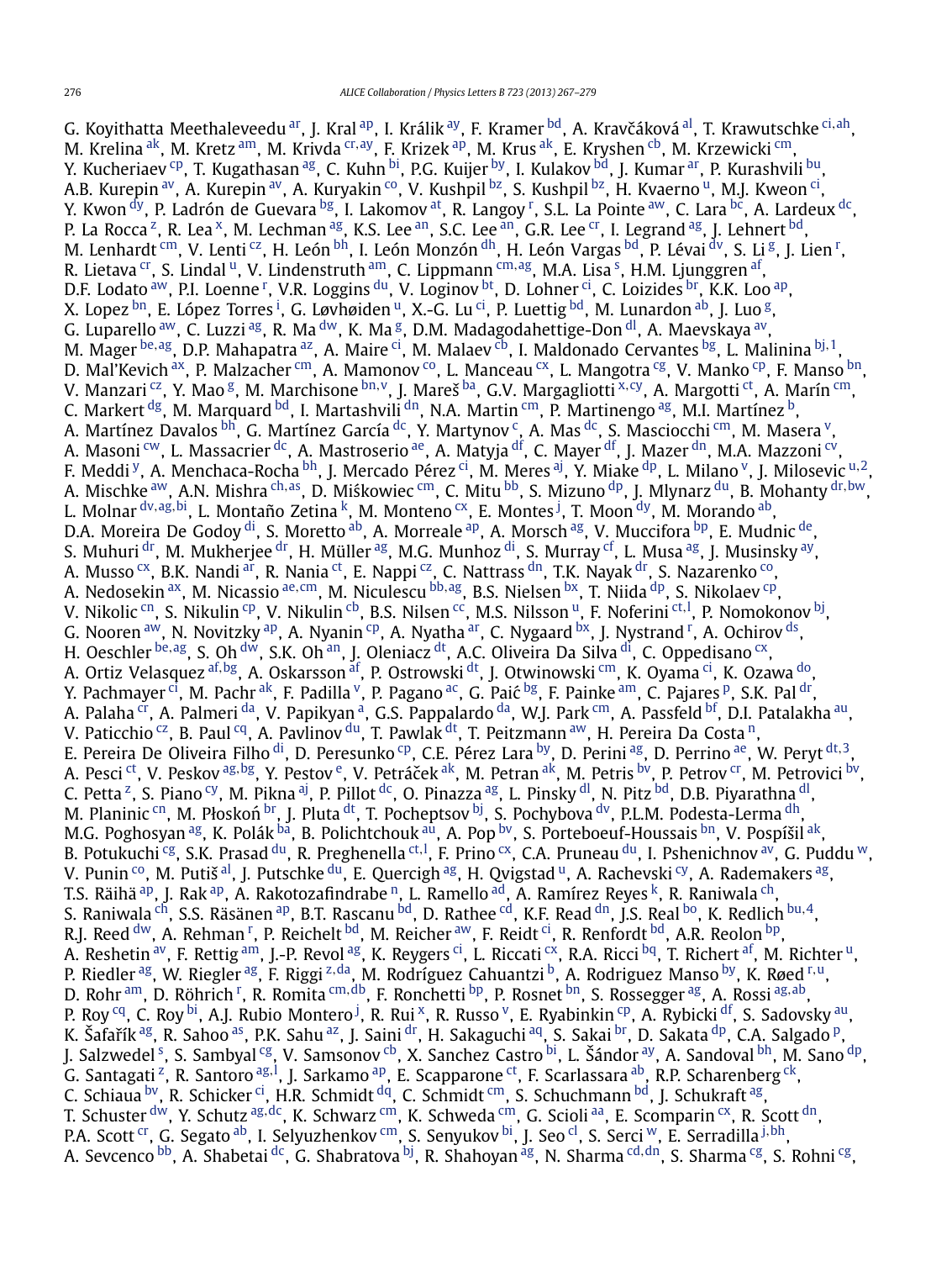<span id="page-10-0"></span>K. Shigaki <sup>aq</sup>, K. Shtejer <sup>i</sup>, Y. Sibiriak <sup>cp</sup>, E. Sicking <sup>bf</sup>, S. Siddhanta <sup>cw</sup>, T. Siemiarczuk <sup>[bu](#page-11-0)</sup>, D. Silvermyr <sup>ca</sup>, C. Silvestre [bo](#page-11-0), G. Simatovic [bg](#page-11-0)*,*[cn,](#page-11-0) G. Simonetti ag, R. Singaraju [dr,](#page-12-0) R. Singh [cg,](#page-11-0) S. Singha [dr](#page-12-0)*,*[bw,](#page-11-0) V. Singhal [dr,](#page-12-0) T. Sinha <sup>cq</sup>, B.C. Sinha <sup>dr</sup>, B. Sitar <sup>aj</sup>, M. Sitta <sup>ad</sup>, T.B. Skaali <sup>u</sup>, K. Skjerdal <sup>r</sup>, R. Smakal <sup>ak</sup>, N. Smirnov <sup>dw</sup>, R.J.M. Snellings <sup>aw</sup>, C. Søgaard <sup>[bx](#page-11-0),af</sup>, R. Soltz <sup>bs</sup>, H. Son <sup>t</sup>, J. Song <sup>cl</sup>, M. Song <sup>dy</sup>, C. Soos <sup>ag</sup>, F. Soramel <sup>ab</sup>, I. Sputowska <sup>df</sup>, M. Spyropoulou-Stassinaki <sup>[ce](#page-11-0)</sup>, B.K. Srivastava <sup>ck</sup>, J. Stachel <sup>ci</sup>, I. Stan <sup>bb</sup>, G. Stefanek <sup>[bu](#page-11-0)</sup>, M. Steinpreis <sup>s</sup>, E. Stenlund <sup>af</sup>, G. Steyn <sup>cf</sup>, J.H. Stiller <sup>ci</sup>, D. Stocco <sup>dc</sup>, M. Stolpovskiy <sup>[au](#page-11-0)</sup>, P. Strmen <sup>aj</sup>, A.A.P. Suaide <sup>di</sup>, M.A. Subieta Vásquez <sup>v</sup>, T. Sugitate <sup>[aq](#page-11-0)</sup>, C. Suire <sup>at</sup>, R. Sultanov <sup>[ax](#page-11-0)</sup>, M. Šumbera <sup>bz</sup>, T. Susa <sup>cn</sup>, T.J.M. Symons <sup>br</sup>, A. Szanto de Toledo <sup>di</sup>, I. Szarka <sup>aj</sup>, A. Szczepankiewicz <sup>[df](#page-11-0),ag</sup>, M. Szymański <sup>dt</sup>, J. Takahashi <sup>[dj](#page-11-0)</sup>, M.A. Tangaro <sup>ae</sup>, J.D. Tapia Takaki <sup>at</sup>, A. Tarantola Peloni <sup>bd</sup>, A. Tarazona Martinez <sup>ag</sup>, A. Tauro ag, G. Tejeda Muñoz b, A. Telesca ag, A. Ter Minasyan [bt](#page-11-0)*,*[cp,](#page-11-0) C. Terrevoli ae, J. Thäder [cm,](#page-11-0) D. Thomas <sup>aw</sup>, R. Tieulent <sup>dk</sup>, A.R. Timmins <sup>[dl](#page-11-0)</sup>, D. Tlusty <sup>ak</sup>, A. Toia <sup>[am](#page-11-0),ab,cu</sup>, H. Torii <sup>do</sup>, L. Toscano <sup>cx</sup>, V. Trubnikov <sup>c</sup>, D. Truesdale <sup>s</sup>, W.H. Trzaska <sup>ap</sup>, T. Tsuji <sup>do</sup>, A. Tumkin <sup>co</sup>, R. Turrisi <sup>cu</sup>, T.S. Tveter <sup>u</sup>, J. Ulery <sup>bd</sup>, K. Ullaland <sup>r</sup>, J. Ulrich <sup>[bk](#page-11-0),bc</sup>, A. Uras <sup>[dk](#page-11-0)</sup>, J. Urbán <sup>al</sup>, G.M. Urciuoli <sup>cv</sup>, G.L. Usai <sup>w</sup>, M. Vajzer <sup>ak,bz</sup>, M. Vala <sup>[bj](#page-11-0),ay</sup>, L. Valen[ci](#page-11-0)a Palomo <sup>at</sup>, S. Vallero <sup>ci</sup>, P. Vande Vyvre <sup>ag</sup>, M. van Leeuwen <sup>aw</sup>, L. Vannucci <sup>bq</sup>, A. Vargas <sup>b</sup>, R. Varma [ar,](#page-11-0) M. Vasileiou <sup>ce</sup>, A. Vasiliev <sup>cp</sup>, V. Vechernin [ds,](#page-12-0) M. Veldhoen [aw,](#page-11-0) M. Venaruzzo x, E. Vercellin  $V$ , S. Vergara  $\overline{D}$ , R. Vernet  $\overline{D}$ , M. Verweij  $\overline{d}$ , L. Vickovic  $\overline{d}$ , G. Viesti  $\overline{d}$ , J. Viinikainen  $\overline{d}$ , z. Vilakazi <sup>cf</sup>, O. Villalobos Baillie <sup>cr</sup>, Y. Vinogradov <sup>co</sup>, A. Vinogradov <sup>cp</sup>, L. Vinogradov <sup>[ds](#page-12-0)</sup>, T. Virgili <sup>ac</sup>, Y.P. Viyogi <sup>dr</sup>, A. Vodopyanov <sup>bj</sup>, K. Voloshin <sup>ax</sup>, S. Voloshin <sup>du</sup>, G. Volpe <sup>ag</sup>, B. von Haller <sup>ag</sup>, I. Vorobyev <sup>ds</sup>, D. Vranic <sup>cm</sup>, J. Vrláková <sup>al</sup>, B. Vulpescu <sup>bn</sup>, A. Vyushin <sup>[co](#page-11-0)</sup>, V. Wagner <sup>ak</sup>, B. Wagner <sup>r</sup>, R. Wan <sup>g</sup>, D. Wang <sup>g</sup>, Y. Wang [ci,](#page-11-0) M. Wang g, Y. Wang g, K. Watanabe [dp,](#page-12-0) M. Weber [dl](#page-11-0)*,*[∗](#page-12-0), J.P. Wessels ag*,*[bf,](#page-11-0) U. Westerhoff [bf,](#page-11-0) J. Wiechula <sup>dq</sup>, J. Wikne <sup>u</sup>, M. Wilde <sup>bf</sup>, G. Wilk <sup>bu</sup>, A. Wilk <sup>bf</sup>, M.C.S. Williams <sup>ct</sup>, B. Windelband <sup>ci</sup>, M. Winn <sup>ci</sup>, L. Xaplanteris Karampatsos <sup>dg</sup>, C.G. Yaldo <sup>du</sup>, Y. Yamaguchi <sup>do</sup>, S. Yang <sup>r</sup>, H. Yang <sup>n,aw</sup>, S. Yasnopolskiy <sup>cp</sup>, J. Yi <sup>cl</sup>, Z. Yin <sup>g</sup>, I.-K. Yoo <sup>cl</sup>, J. Yoon <sup>dy</sup>, W. Yu <sup>bd</sup>, X. Yuan <sup>g</sup>, I. Yushmanov <sup>cp</sup>, V. Zaccolo <sup>bx</sup>, C. Zach <sup>ak</sup>, C. Zampolli <sup>ct</sup>, S. Zaporozhets <sup>bj</sup>, A. Zarochentsev <sup>ds</sup>, P. Závada <sup>ba</sup>, N. Zaviyalov <sup>co</sup>, H. Zbroszczyk [dt,](#page-12-0) P. Zelnicek [bc,](#page-11-0) I.S. Zgura [bb,](#page-11-0) M. Zhalov [cb,](#page-11-0) X. Zhang [br](#page-11-0)*,*[bn](#page-11-0)*,*g, H. Zhang g, F. Zhou g, Y. Zhou <sup>aw</sup>, D. Zhou <sup>g</sup>, J. Zhu <sup>g</sup>, J. Zhu <sup>g</sup>, X. Zhu <sup>g</sup>, H. Zhu <sup>g</sup>, A. Zichichi <sup>aa, l</sup>, A. Zimmermann <sup>ci</sup>, G. Zinovjev <sup>c</sup>, Y. Zoccarato <sup>dk</sup>, M. Zynovyev<sup>c</sup>, M. Zyzak [bd](#page-11-0)

<sup>a</sup> *A.I. Alikhanyan National Science Laboratory (Yerevan Physics Institute) Foundation, Yerevan, Armenia*

- <sup>b</sup> *Benemérita Universidad Autónoma de Puebla, Puebla, Mexico*
- <sup>c</sup> *Bogolyubov Institute for Theoretical Physics, Kiev, Ukraine*
- <sup>d</sup> *Bose Institute, Department of Physics and Centre for Astroparticle Physics and Space Science (CAPSS), Kolkata, India*
- <sup>e</sup> *Budker Institute for Nuclear Physics, Novosibirsk, Russia*
- <sup>f</sup> *California Polytechnic State University, San Luis Obispo, CA, United States*
- <sup>g</sup> *Central China Normal University, Wuhan, China*
- <sup>h</sup> *Centre de Calcul de l'IN2P3, Villeurbanne, France*

#### <sup>i</sup> *Centro de Aplicaciones Tecnológicas y Desarrollo Nuclear (CEADEN), Havana, Cuba*

- <sup>j</sup> *Centro de Investigaciones Energéticas Medioambientales y Tecnológicas (CIEMAT), Madrid, Spain*
- <sup>k</sup> *Centro de Investigación y de Estudios Avanzados (CINVESTAV), Mexico City and Mérida, Mexico*
- <sup>l</sup> *Centro Fermi Museo Storico della Fisica e Centro Studi e Ricerche "Enrico Fermi", Rome, Italy*
- <sup>m</sup> *Chicago State University, Chicago, United States*
- <sup>n</sup> *Commissariat à l'Energie Atomique, IRFU, Saclay, France*
- <sup>o</sup> *COMSATS Institute of Information Technology (CIIT), Islamabad, Pakistan*
- <sup>p</sup> *Departamento de Física de Partículas and IGFAE, Universidad de Santiago de Compostela, Santiago de Compostela, Spain*
- <sup>q</sup> *Department of Physics, Aligarh Muslim University, Aligarh, India*
- <sup>r</sup> *Department of Physics and Technology, University of Bergen, Bergen, Norway*
- <sup>s</sup> *Department of Physics, Ohio State University, Columbus, OH, United States*
- <sup>t</sup> *Department of Physics, Sejong University, Seoul, South Korea*
- <sup>u</sup> *Department of Physics, University of Oslo, Oslo, Norway*
- <sup>v</sup> *Dipartimento di Fisica dell'Università and Sezione INFN, Turin, Italy*
- <sup>w</sup> *Dipartimento di Fisica dell'Università and Sezione INFN, Cagliari, Italy*
- <sup>x</sup> *Dipartimento di Fisica dell'Università and Sezione INFN, Trieste, Italy*
- <sup>y</sup> *Dipartimento di Fisica dell'Università 'La Sapienza' and Sezione INFN, Rome, Italy*
- <sup>z</sup> *Dipartimento di Fisica e Astronomia dell'Università and Sezione INFN, Catania, Italy*
- aa *Dipartimento di Fisica e Astronomia dell'Università and Sezione INFN, Bologna, Italy*
- ab *Dipartimento di Fisica e Astronomia dell'Università and Sezione INFN, Padova, Italy*
- ac *Dipartimento di Fisica 'E.R. Caianiello' dell'Università and Gruppo Collegato INFN, Salerno, Italy*
- ad *Dipartimento di Scienze e Innovazione Tecnologica dell'Università del Piemonte Orientale and Gruppo Collegato INFN, Alessandria, Italy*
- ae *Dipartimento Interateneo di Fisica 'M. Merlin' and Sezione INFN, Bari, Italy*
- af *Division of Experimental High Energy Physics, University of Lund, Lund, Sweden*
- ag *European Organization for Nuclear Research (CERN), Geneva, Switzerland*
- ah *Fachhochschule Köln, Köln, Germany*
- ai *Faculty of Engineering, Bergen University College, Bergen, Norway*
- aj *Faculty of Mathematics, Physics and Informatics, Comenius University, Bratislava, Slovakia*
- ak *Faculty of Nuclear Sciences and Physical Engineering, Czech Technical University in Prague, Prague, Czech Republic*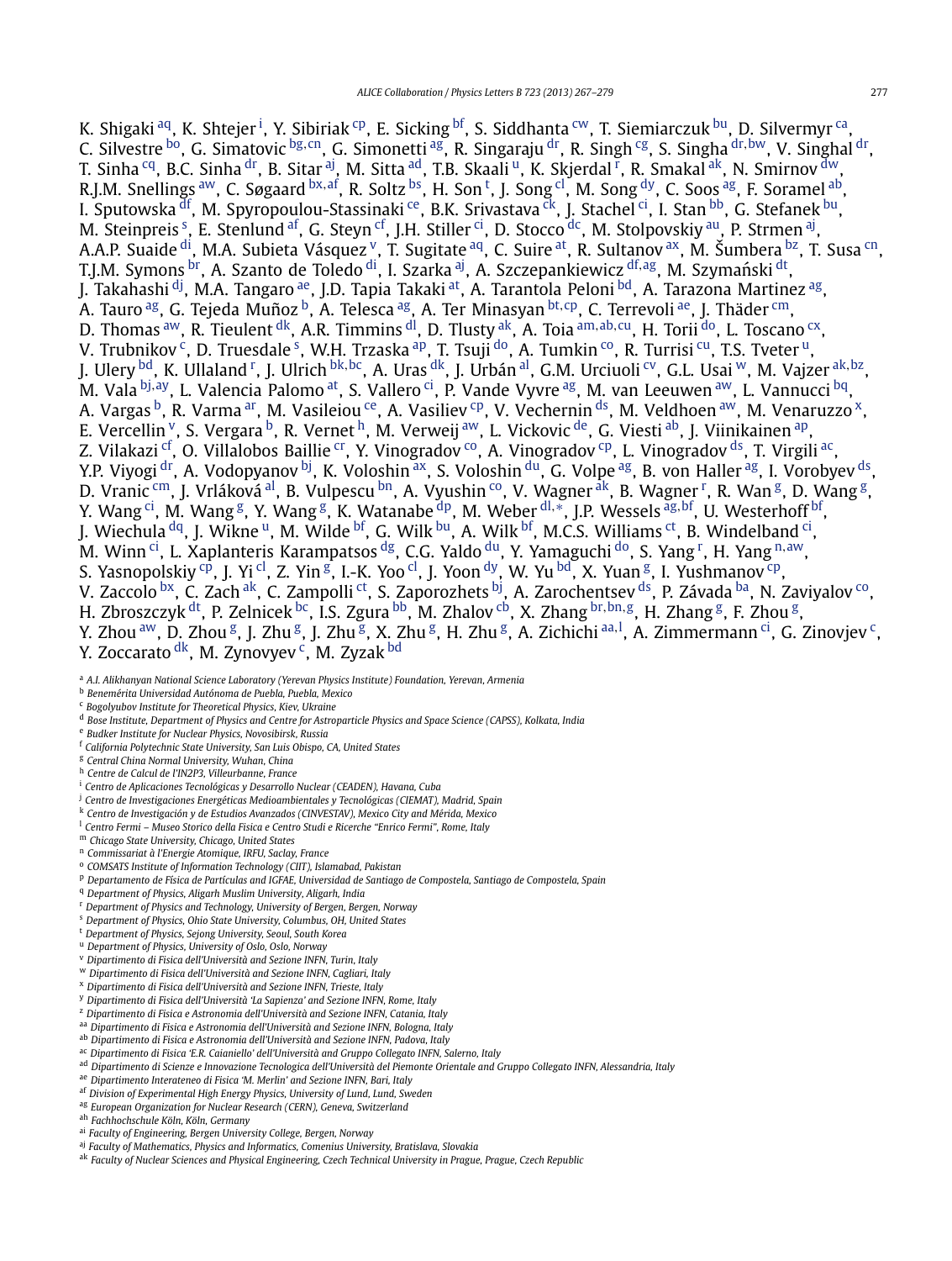<span id="page-11-0"></span>al *Faculty of Science, P.J. Šafárik University, Košice, Slovakia*

- am *Frankfurt Institute for Advanced Studies, Johann Wolfgang Goethe-Universität Frankfurt, Frankfurt, Germany*
- an *Gangneung-Wonju National University, Gangneung, South Korea*
- ao *Gauhati University, Department of Physics, Guwahati, India*
- ap *Helsinki Institute of Physics (HIP) and University of Jyväskylä, Jyväskylä, Finland*
- aq *Hiroshima University, Hiroshima, Japan*
- ar *Indian Institute of Technology Bombay (IIT), Mumbai, India*
- as *Indian Institute of Technology Indore (IITI), Indore, India*
- at *Institut de Physique Nucléaire d'Orsay (IPNO), Université Paris-Sud, CNRS-IN2P3, Orsay, France*
- au *Institute for High Energy Physics, Protvino, Russia*
- av *Institute for Nuclear Research, Academy of Sciences, Moscow, Russia*
- aw *Nikhef, National Institute for Subatomic Physics and Institute for Subatomic Physics of Utrecht University, Utrecht, Netherlands*
- ax *Institute for Theoretical and Experimental Physics, Moscow, Russia*
- ay *Institute of Experimental Physics, Slovak Academy of Sciences, Košice, Slovakia*
- az *Institute of Physics, Bhubaneswar, India*
- ba *Institute of Physics, Academy of Sciences of the Czech Republic, Prague, Czech Republic*
- bb *Institute of Space Sciences (ISS), Bucharest, Romania*
- bc *Institut für Informatik, Johann Wolfgang Goethe-Universität Frankfurt, Frankfurt, Germany*
- bd *Institut für Kernphysik, Johann Wolfgang Goethe-Universität Frankfurt, Frankfurt, Germany*
- be *Institut für Kernphysik, Technische Universität Darmstadt, Darmstadt, Germany*
- bf *Institut für Kernphysik, Westfälische Wilhelms-Universität Münster, Münster, Germany*
- bg *Instituto de Ciencias Nucleares, Universidad Nacional Autónoma de México, Mexico City, Mexico*
- bh *Instituto de Física, Universidad Nacional Autónoma de México, Mexico City, Mexico*
- bi *Institut Pluridisciplinaire Hubert Curien (IPHC), Université de Strasbourg, CNRS-IN2P3, Strasbourg, France*
- bj *Joint Institute for Nuclear Research (JINR), Dubna, Russia*
- bk *Kirchhoff-Institut für Physik, Ruprecht-Karls-Universität Heidelberg, Heidelberg, Germany*
- bl *Korea Institute of Science and Technology Information, Daejeon, South Korea*
- bm *KTO Karatay University, Konya, Turkey*
- bn *Laboratoire de Physique Corpusculaire (LPC), Clermont Université, Université Blaise Pascal, CNRS-IN2P3, Clermont-Ferrand, France*
- bo *Laboratoire de Physique Subatomique et de Cosmologie (LPSC), Université Joseph Fourier, CNRS-IN2P3, Institut Polytechnique de Grenoble, Grenoble, France*
- bp *Laboratori Nazionali di Frascati, INFN, Frascati, Italy*
- bq *Laboratori Nazionali di Legnaro, INFN, Legnaro, Italy*
- br *Lawrence Berkeley National Laboratory, Berkeley, CA, United States*
- bs *Lawrence Livermore National Laboratory, Livermore, CA, United States*
- bt *Moscow Engineering Physics Institute, Moscow, Russia*
- bu *National Centre for Nuclear Studies, Warsaw, Poland*
- bv *National Institute for Physics and Nuclear Engineering, Bucharest, Romania*
- bw *National Institute of Science Education and Research, Bhubaneswar, India*
- bx *Niels Bohr Institute, University of Copenhagen, Copenhagen, Denmark*
- by *Nikhef, National Institute for Subatomic Physics, Amsterdam, Netherlands*
- bz *Nuclear Physics Institute, Academy of Sciences of the Czech Republic, Rež u Prahy, Czech Republic ˇ*
- ca *Oak Ridge National Laboratory, Oak Ridge, TN, United States*
- cb *Petersburg Nuclear Physics Institute, Gatchina, Russia*
- cc *Physics Department, Creighton University, Omaha, NE, United States*
- cd *Physics Department, Panjab University, Chandigarh, India*
- ce *Physics Department, University of Athens, Athens, Greece*
- cf *Physics Department, University of Cape Town and iThemba LABS, National Research Foundation, Somerset West, South Africa*
- cg *Physics Department, University of Jammu, Jammu, India*
- ch *Physics Department, University of Rajasthan, Jaipur, India*
- ci *Physikalisches Institut, Ruprecht-Karls-Universität Heidelberg, Heidelberg, Germany*
- cj *Politecnico di Torino, Turin, Italy*
- ck *Purdue University, West Lafayette, IN, United States*
- cl *Pusan National University, Pusan, South Korea*
- cm *Research Division and ExtreMe Matter Institute EMMI, GSI Helmholtzzentrum für Schwerionenforschung, Darmstadt, Germany*
- cn *Rudjer Boškovi´c Institute, Zagreb, Croatia*
- co *Russian Federal Nuclear Center (VNIIEF), Sarov, Russia*
- cp *Russian Research Centre Kurchatov Institute, Moscow, Russia*
- cq *Saha Institute of Nuclear Physics, Kolkata, India*
- cr *School of Physics and Astronomy, University of Birmingham, Birmingham, United Kingdom*
- cs *Sección Física, Departamento de Ciencias, Pontificia Universidad Católica del Perú, Lima, Peru*
- ct *Sezione INFN, Bologna, Italy*
- cu *Sezione INFN, Padova, Italy*
- cv *Sezione INFN, Rome, Italy*
- cw *Sezione INFN, Cagliari, Italy*
- cx *Sezione INFN, Turin, Italy*
- cy *Sezione INFN, Trieste, Italy*
- cz *Sezione INFN, Bari, Italy*
- da *Sezione INFN, Catania, Italy*
- db *Nuclear Physics Group, STFC Daresbury Laboratory, Daresbury, United Kingdom*
- dc *SUBATECH, Ecole des Mines de Nantes, Université de Nantes, CNRS-IN2P3, Nantes, France*
- dd *Suranaree University of Technology, Nakhon Ratchasima, Thailand*
- de *Technical University of Split FESB, Split, Croatia*
- df *The Henryk Niewodniczanski Institute of Nuclear Physics, Polish Academy of Sciences, Cracow, Poland*
- dg *The University of Texas at Austin, Physics Department, Austin, TX, United States*
- dh *Universidad Autónoma de Sinaloa, Culiacán, Mexico*
- di *Universidade de São Paulo (USP), São Paulo, Brazil*
- dj *Universidade Estadual de Campinas (UNICAMP), Campinas, Brazil*
- dk *Université de Lyon, Université Lyon 1, CNRS/IN2P3, IPN-Lyon, Villeurbanne, France*
- dl *University of Houston, Houston, TX, United States*